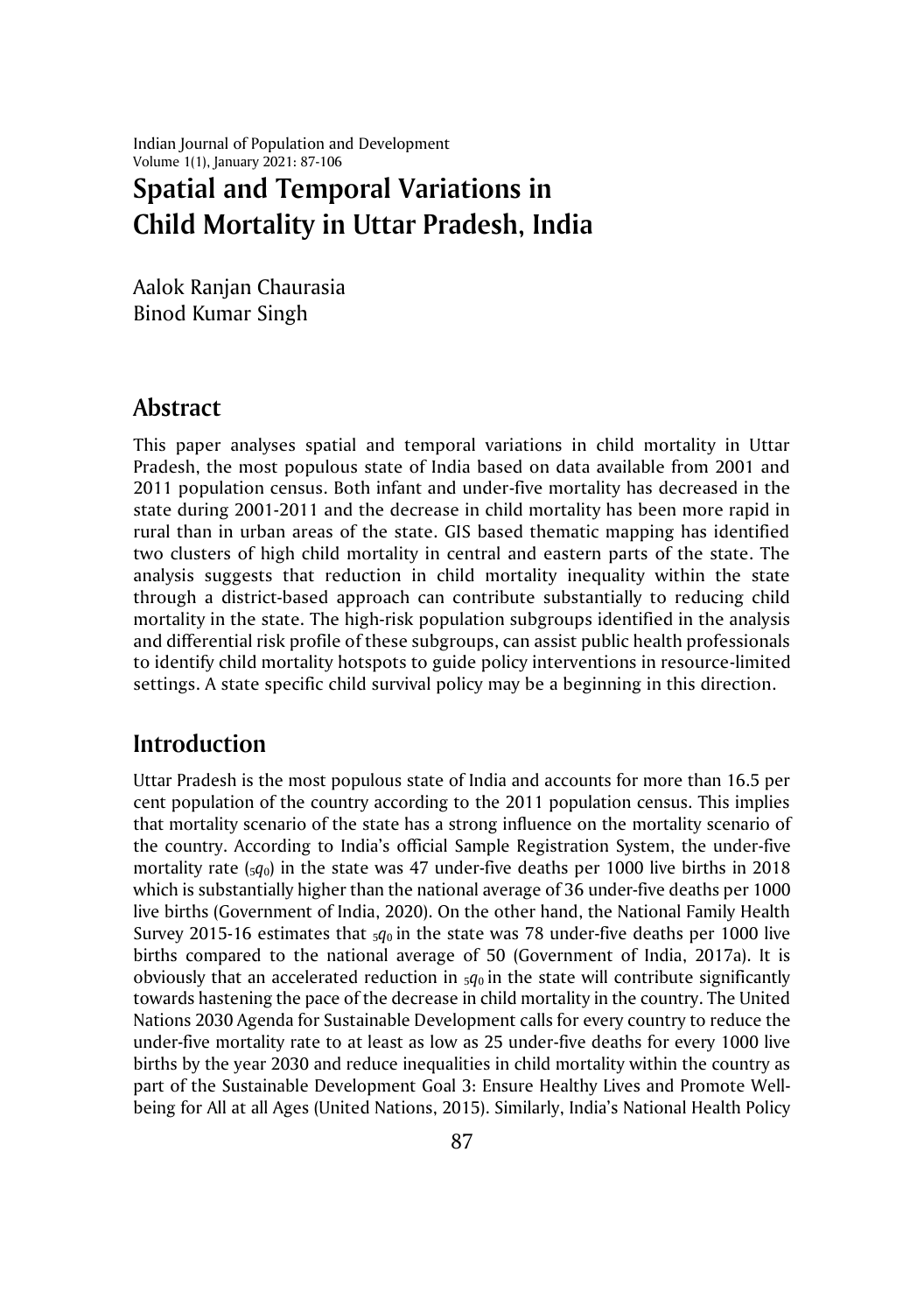2017 aims at reducing under-five mortality rate to 23 under-five deaths for every 1000 live births by 2025; reducing infant mortality rate to 28 infant deaths for every 1000 live births by the year 2019; and reducing neonatal mortality rate to 16 neonatal deaths for every 1000 live births by 2025 in the country (Government of India, 2017b).

A major challenge to improving child survival in India is very pervasive within country inequality in child mortality which has persisted over time. Although child mortality in the country is decreasing, yet, within country inequalities in child mortality continue to persist (Behl, 2013). A reduction in within country inequality in child mortality can contribute significantly towards achieving the targets laid down in the National Health Policy 2017 and the targets set under the United Nations 2030 Sustainable Development Agenda. Evidence available from the Annual Health Survey 2012-13 indicates substantial variation in 5*q*0 across districts of Uttar Pradesh ranging from 50 under-five death per 1000 population in district Kanpur Nagar to more than 130 under-five deaths per 1000 live births in district Shrawasti (Government of India, 2013a). It is also logical to assume that with every district,  $\frac{1}{2}q_0$  varies across different mutually exclusive population subgroups. However, the current understanding of within district inequality in  $_5q_0$  in the state is very poor. It is obvious that a holistic understanding of inequality in the risk of death in the first five years of life can serve as the basis to suggest strategies to reduce the inequality and hence accelerate the pace of decrease in child mortality in the state.

An analysis of child mortality inequality in Uttar Pradesh is important because prevailing levels of child mortality in the state are at concordance with its income levels and economic development. Uttar Pradesh is one of the low-income states of India. The net state domestic product per capita at 2011-12 prices in Uttar Pradesh is estimated to be almost Rs 40 thousand in the year 2014-15 which is the second lowest among the major states of the country, states with a population of at least 200 million at the 2011 population census. Among the major states of the country, Uttar Pradesh is the  $6<sup>th</sup>$  least urbanised state with less than 22.5 percent of the state population living in the urban areas as defined at the time of the 2011 population census. However, the distribution inequality in the state appears to be quite substantial as more than 29.4 per cent of the state population was living below the poverty line in 2011-12. This proportion was 30.4 per cent in the rural areas (Government of India, 2014).

The objective of this paper is to analyse spatial and temporal variations in the risk of death during the first five years of life across districts of the state and across mutually exclusive population subgroups within districts. GIS-based thematic mapping has been used to identify clusters of high risk of death during the first five years of life within the state and across different population subgroups. There are studies that have highlighted inter-district inequality in under-five mortality in Uttar Pradesh (India State-Level Disease Burden Initiative Child Mortality Collaborators, 2020; Bora and Saikia, 2018; Kumar et al, 2012; Liu et al, 2019). However, to the best of our knowledge, there is no study that has analysed within district inequality in child mortality across different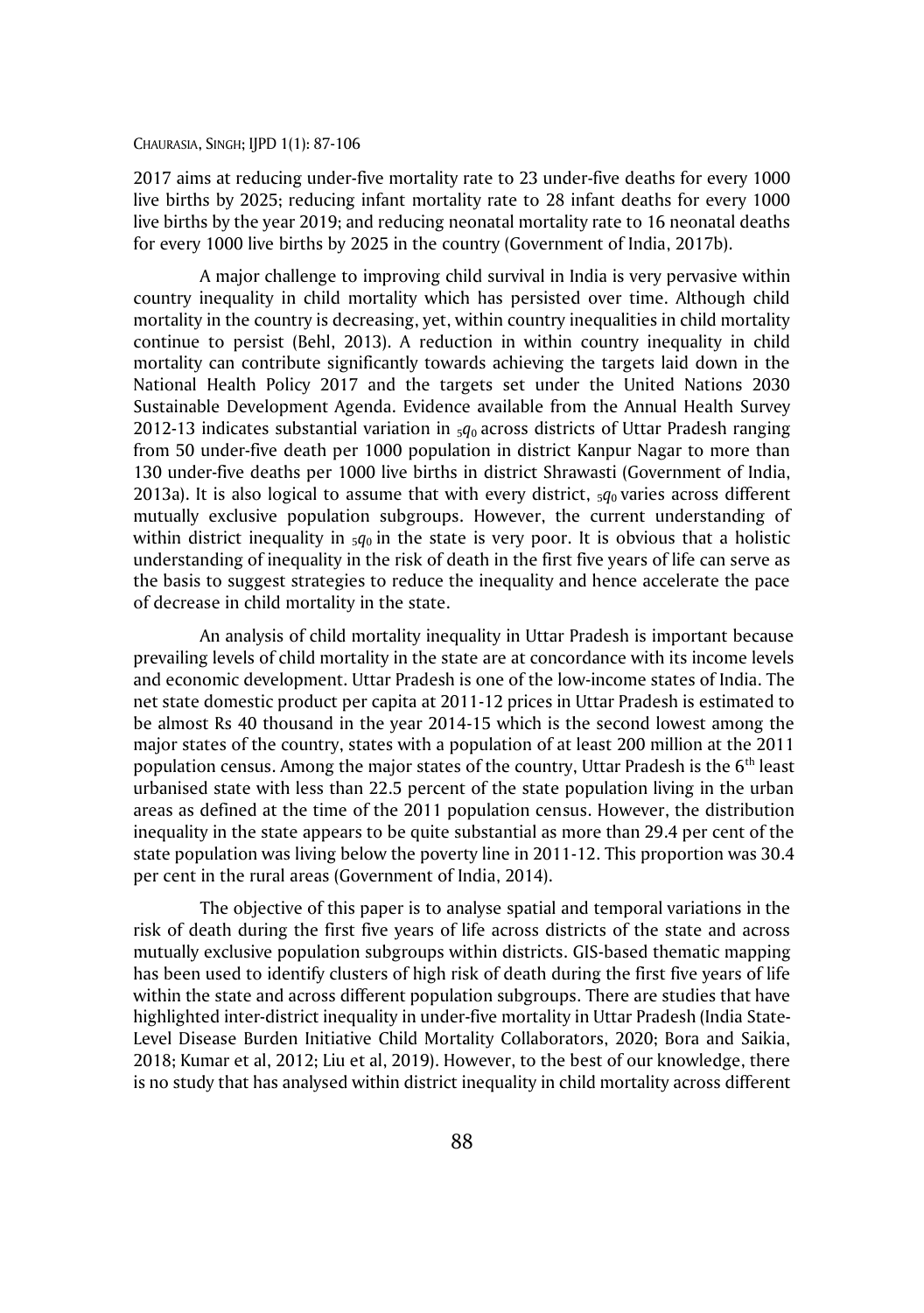mutually exclusive population sub-groups and how this inequality contributes to the child mortality in the district.

The paper is organised as follows. The next section of the paper describes the analytical strategy adopted for the analysis while section three describes the data source. Inter-district variation in  $5q_0$  is discussed in section four of the paper while section five discusses variation in  $_5q_0$  across mutually exclusive population subgroups within each district of the state. The last section of the paper summarises main findings of the analysis and discusses their policy and programme implications in the context of an accelerated reduction in child mortality in the state.

### **Analytical Framework**

The analytical strategy adopted in the present analysis comprises of two parts. The first part is devoted to the estimation of child mortality for different mutually exclusive subgroups of the population at state and district levels based on summary birth history data available from 2001 and 2011 population census. We have used the indirect method of child mortality estimation pioneered by Brass and Coale (1968). This method is based on reports from mothers about the survivorship of their ever-born children. The Brass and Coale method revolutionised estimation of child mortality in populations where direct estimation of child mortality is not possible because of the lack of necessary data. Although this approach of child mortality estimation has some limitations (Preston et al, 2003), yet, it has been found to be fairly reliable for estimating the risk of death during early childhood and the trend over a period of around 10 years (Hill, 1991). The rationale of the method and detailed step-by-step procedure of estimation are described in detail elsewhere (United Nations, 1983; Preston et al, 2003; Moultrie et al, 2013). Actual calculations have been carried out using the worksheet developed by Moultrie et al (2013). The method requires selection of a family of model life tables. We have selected the South-Asian family of the United Nations Model Life Table System (United Nations, 1982) for the purpose.

The second part of the analysis is devoted to the thematic mapping of interdistrict variation in under-five mortality rate and estimation of within district, across mutually exclusive population subgroups, inequality in the under-five mortality rate (5*q*0) for each district of the state. The thematic mapping was done using the ArcGIS 10.0 software package for Windows. The base map for thematic mapping was prepared by digitizing, editing, and processing the administrative map of Uttar Pradesh as published in the Administrative Atlas of India at the time of 2011 population census (Government of India, 2011). On the other hand, within district inequality in  $5q_0$  across mutually exclusive population subgroups was measured in terms of differential or the ratio of the maximum to minimum  $5q_0$  within the district and the unweighted coefficient of variation across different mutually exclusive population sub-groups in each district. We have not calculated the weighted coefficient of variation which also takes into the account the proportionate distribution of live births across different mutually exclusive population subgroup within the district.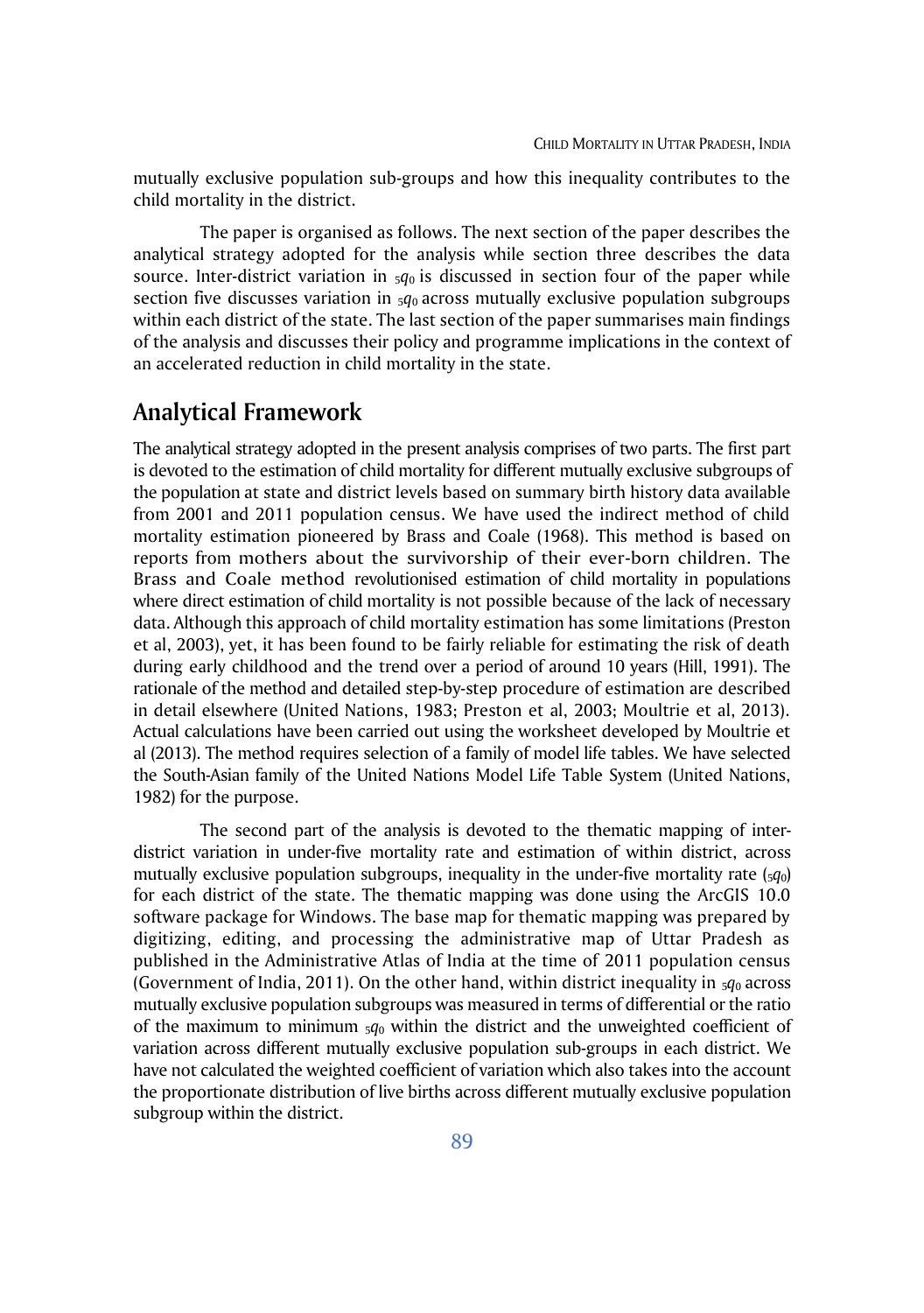### **Data Source**

The data for the present analysis come from the 2001 and 2011 population censuses. In the population census, two questions were asked, one related to children ever born alive and the other related to children surviving from all ever-married women. The total number of children ever born alive to the woman included both living and dead daughters and sons. The number of daughters and sons ever born alive to the woman includes children born to her out of her earlier marriage(s) also. However, children that the husband of the woman that he had from his earlier marriage(s) were not included. Similarly, adopted daughter(s) or son(s) were also not counted for the purpose of this question. On the other hand, number of children surviving at the time of enumeration includes number of daughters and sons not staying with the household at the time of enumeration. The daughters and sons surviving at the time of enumeration included all daughters and sons surviving from the time she first got married, if married more than once, but exclude adopted children and the children her husband had from his earlier marriage(s) (Government of India, 2011). The data are available by the age of the ever-married women for total population of the district and separately for Scheduled Castes and Scheduled Tribes. For each social class, data are available separately for rural and urban areas and, within rural or urban areas, separately for male and female children. This means that the population of the or the state can be divided into the following 12 mutually exclusive population subgroups:

- 1. Rural Scheduled Castes male
- 2. Rural Scheduled Castes female
- 3. Rural Scheduled Tribes male
- 4. Rural Scheduled Tribes female
- 5. Rural Other Castes male
- 6. Rural Other Castes female
- 7. Urban Scheduled Castes male
- 8. Urban Scheduled Castes female
- 9. Urban Scheduled Tribes male
- 10. Urban Scheduled Tribes female
- 11. Urban Other Castes male
- 12. Urban Other Castes female

The Scheduled Tribes, however, constitute only 0.57 per cent of the state population. There are only 3 districts where Scheduled Tribes population was more than 100 thousand at the 2011 population census. As such, we have estimated 5*q*<sup>0</sup> for the 12 mutually exclusive population subgroups for these three districts only. In these 3 districts, within district inequality in 5*q*0 is measured by taking into consideration 12 mutually exclusive population subgroups. In the remaining districts,  $\varsigma q_0$  has been estimated for 8 mutually exclusive population subgroups only and within district inequality in  $5q_0$  is measured in terms of variation in 8 mutually exclusive population subgroups only. The ever-married women with missing data on the number of children ever born alive or the number of children surviving, or both have been excluded from the estimation of 5*q*<sup>0</sup> as recommended by Hill (2013).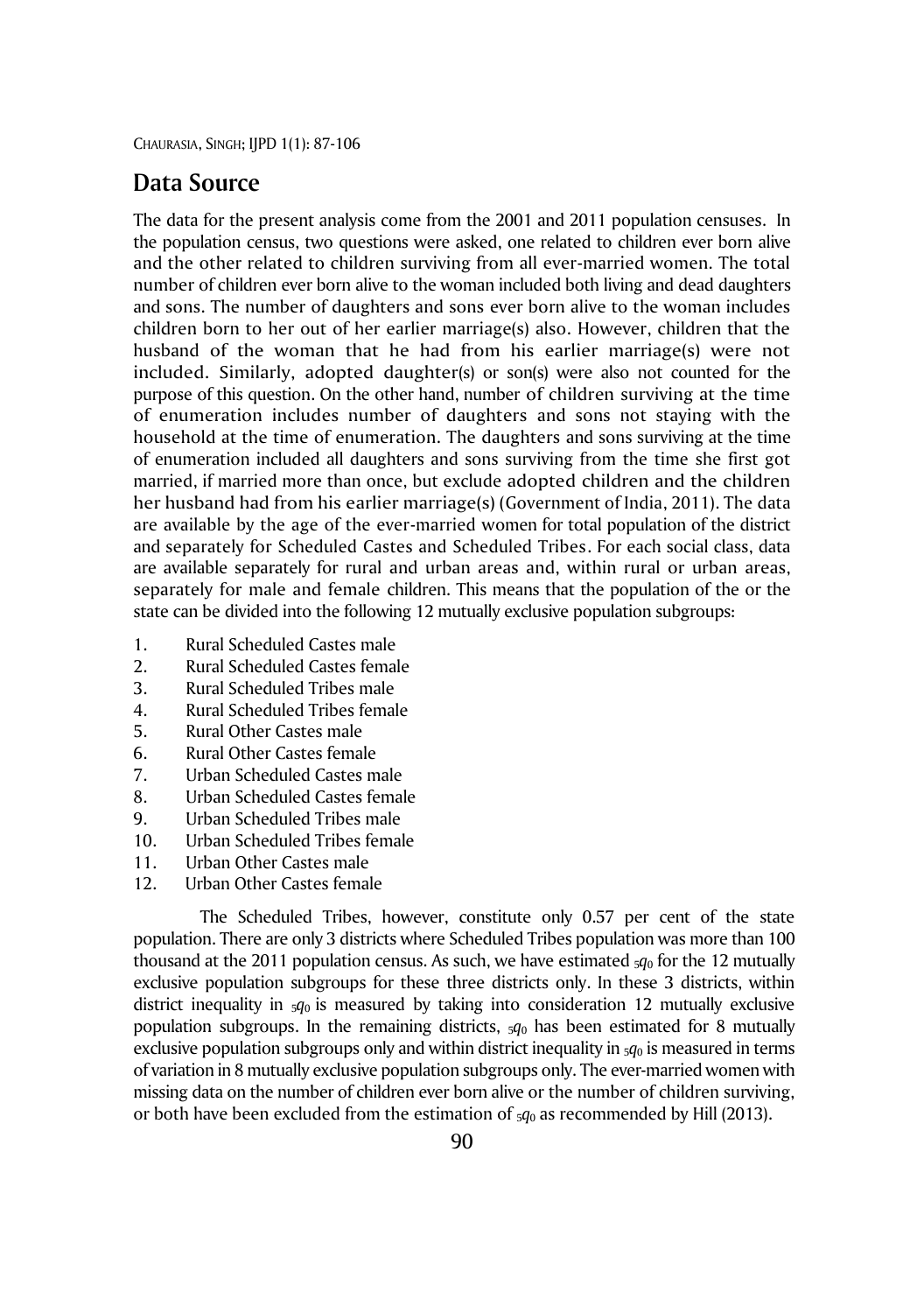### **Child Mortality in Uttar Pradesh**

Estimates of  $5q_0$  in the state and in its constituent districts, derived from the data on children ever born and children surviving available through 2001 and 2011 census data, are presented in table 1 for the total population and separately for rural and urban areas. For the state, 5*q*0 is estimated to be 0.101 around the year 2005, according to the 2011 population census. According to the abridged life tables prepared by the Registrar General and Census Commissioner of India based on the age-specific deaths rates available through the official Sample Registration System, *<sup>5</sup>q<sup>0</sup>* in the state is estimated to be around 0.108 for the period 2003-07 (Government of India, 2012). This shows that <sup>5</sup>*q*<sup>0</sup> estimated from the data on children ever born and children surviving available through the 2011 population census is a very close approximation of the estimate based on the official Sample Registration System. This proximity justifies using the data on children ever born and children surviving collected from population census to estimate child mortality. Table 1 indicates that  $_5q_0$  varies widely across districts of the state ranging from 0.075 in district Deoria to 0.127 in Kaushambi and Sitapur districts. Table 1 also suggests that 5*q*<sup>0</sup> in the state decreased by around 18 per cent between 1995 and 2005 but the decrease in the urban areas has been slower than that in the rural areas. There is also consideration variation in the decrease in  $5q_0$  across districts. There are three districts – Ghaziabad, Kushinagar, and Mau – where  $5q_0$  appears to have increased whereas it decreased by at least 30 per cent in 7 districts.

The decrease in  $_5q_0$  in the rural areas has been different from that in the urban areas in the state and in its constituent districts of the state. In the state, 5*q*<sup>0</sup> in the rural areas decreased from 0.130 based on 2001 population census to 0.106 based on 2011 population census. The 5*q*<sup>0</sup> in the rural areas also decreased in all but two districts of the state. The two districts where  $5q_0$  in the rural areas increased according to the data available from 2001 and 2011 population census are Ghaziabad and Mau. The pace of decrease in  $5q_0$  in the rural areas, however, varied across districts. There are only 9 districts in the state where  $_5q_0$  in the rural areas decreased by at least 30 per cent whereas in 32 districts, the decrease in rural <sup>5</sup>*q*<sup>0</sup> ranged between 20-30 per cent. This leaves 14 districts where rural  $5q_0$  decreased by less than 10 per cent.

By contrast, the decrease in urban 5*q*<sup>0</sup> has been slow. In the state, as a whole, the  $5q_0$  in the urban areas decreased from 0.088 according to the 2001 population census to only 0.080 according to the 2011 population census. There are 17 districts in the state where 5*q*<sup>0</sup> in the urban areas has increased over time compared to only 2 districts in the rural areas. In more than half of the districts of the state the decrease in  $5q_0$  in the urban areas ranged between 10-20 per cent as revealed through 2001 and 2011 population censuses. There are only 20 or less than one third districts in the state where  $_5q_0$  in the urban areas decreased by at least 20 per cent. The increase in  $_5q_0$  in the urban areas of many districts of the state appears to be largely responsible for very slow decrease in  $_5q_0$  in the urban areas of the state as compared to its rural areas. The slow decrease in  $5q_0$  in the urban areas of the state has implications for the pace of the decrease in  $_5q_0$  in the state.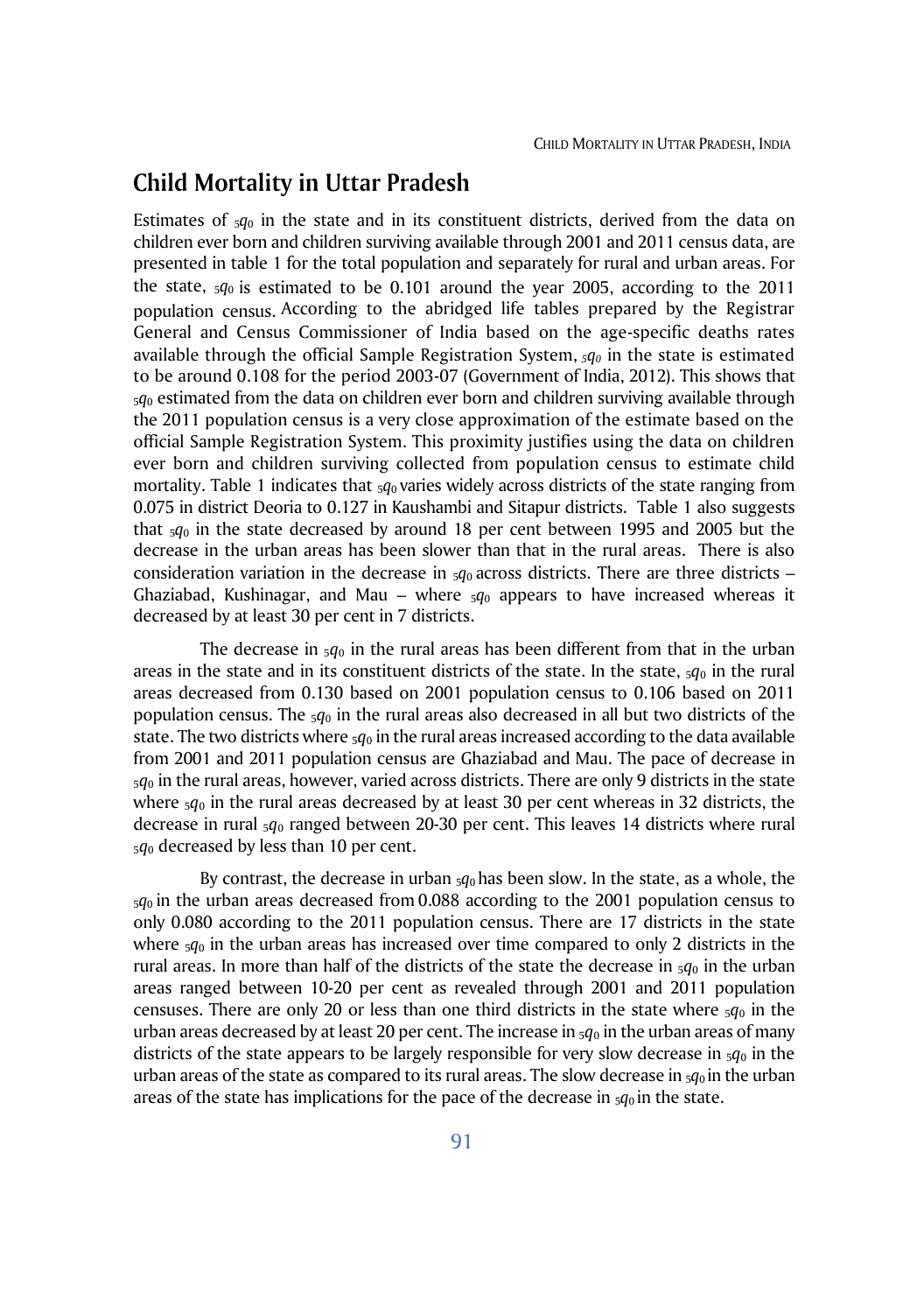

Figure 4: Under-five mortality rate in districts of Uttar Pradesh, total population, 2001 Remarks: Labels are district codes (Table 1) Source: Authors



Figure 5: Under-five mortality rate in districts of Uttar Pradesh, total population, 2011 Remarks: Labels are district codes (Table 1) Source: Authors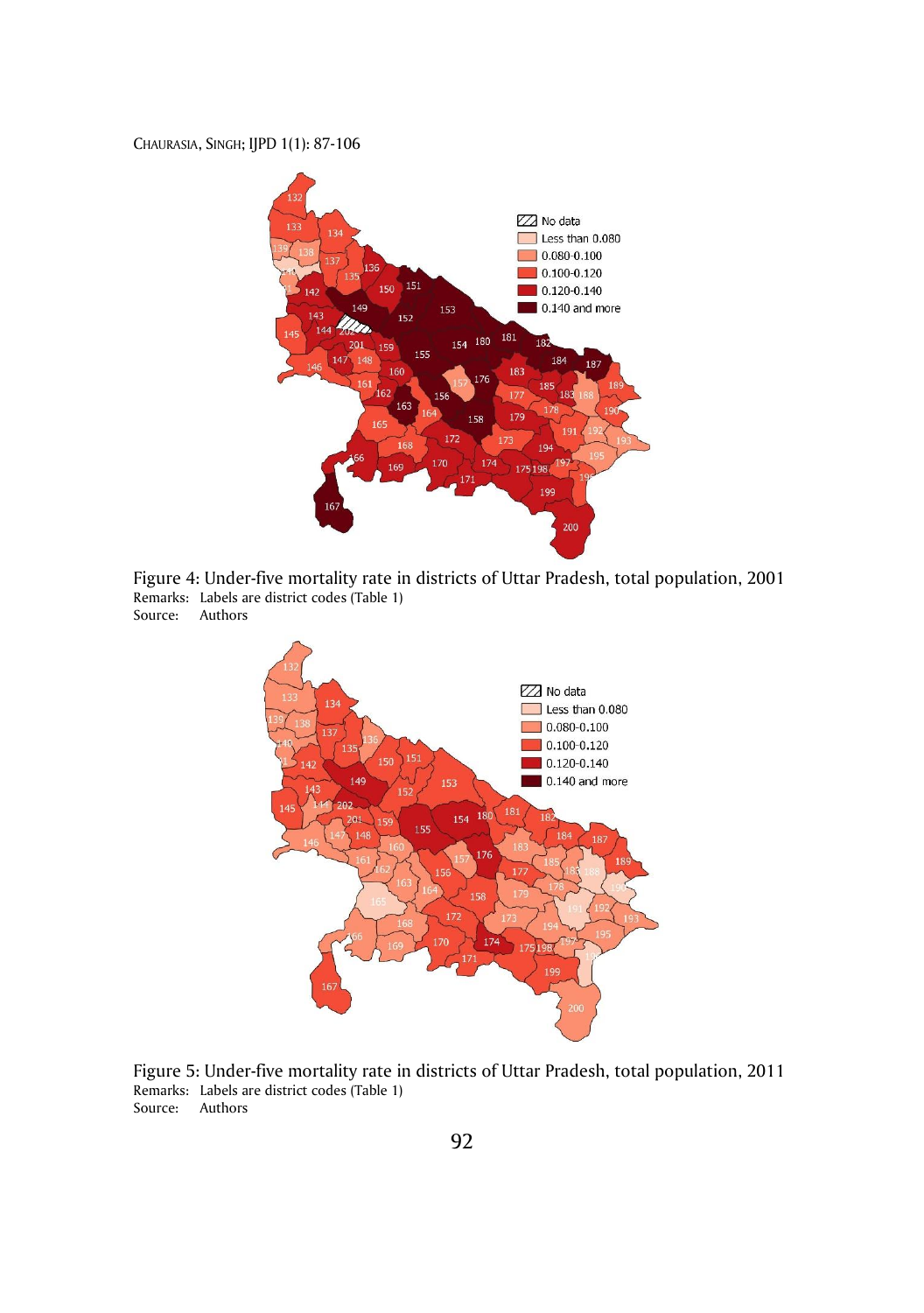#### CHILD MORTALITY IN UTTAR PRADESH, INDIA



Figure 6: Under-five mortality rate in districts of Uttar Pradesh, Rural population, 2011 Remarks: Labels are district codes (Table 1) Source: Authors



Figure 7: Under-five mortality rate in districts of Uttar Pradesh, rural population 2011 Remarks: Labels are district codes (Table 1) Source: Authors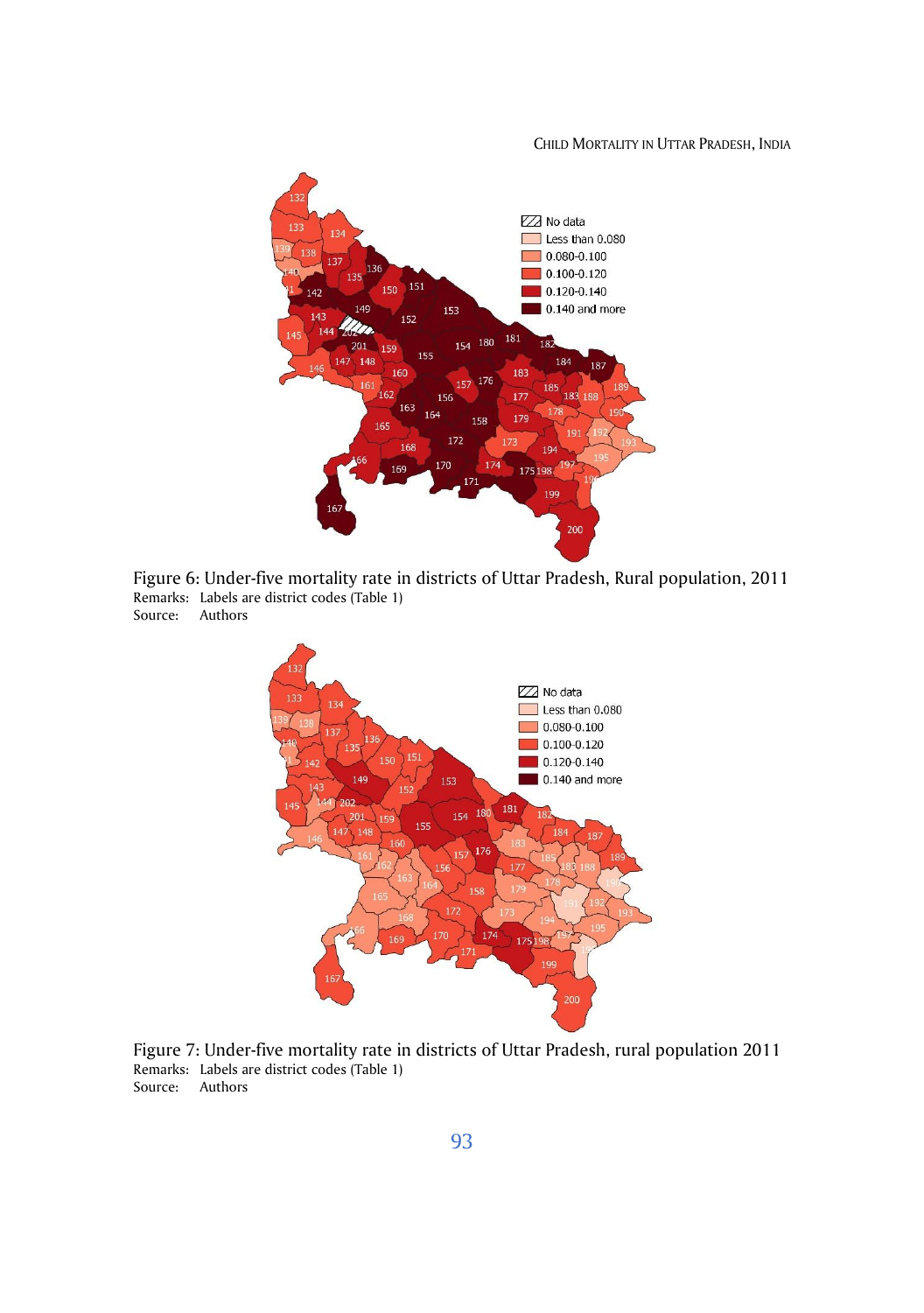

Figure 8: Under-five mortality rate in districts of Uttar Pradesh, urban population, 2001 Remarks: Labels are district codes (Table 1) Source: Authors



Figure 9: Under-five mortality rate in districts of Uttar Pradesh, urban population, 2011 Remarks: Labels are district codes (Table 1) Source: Authors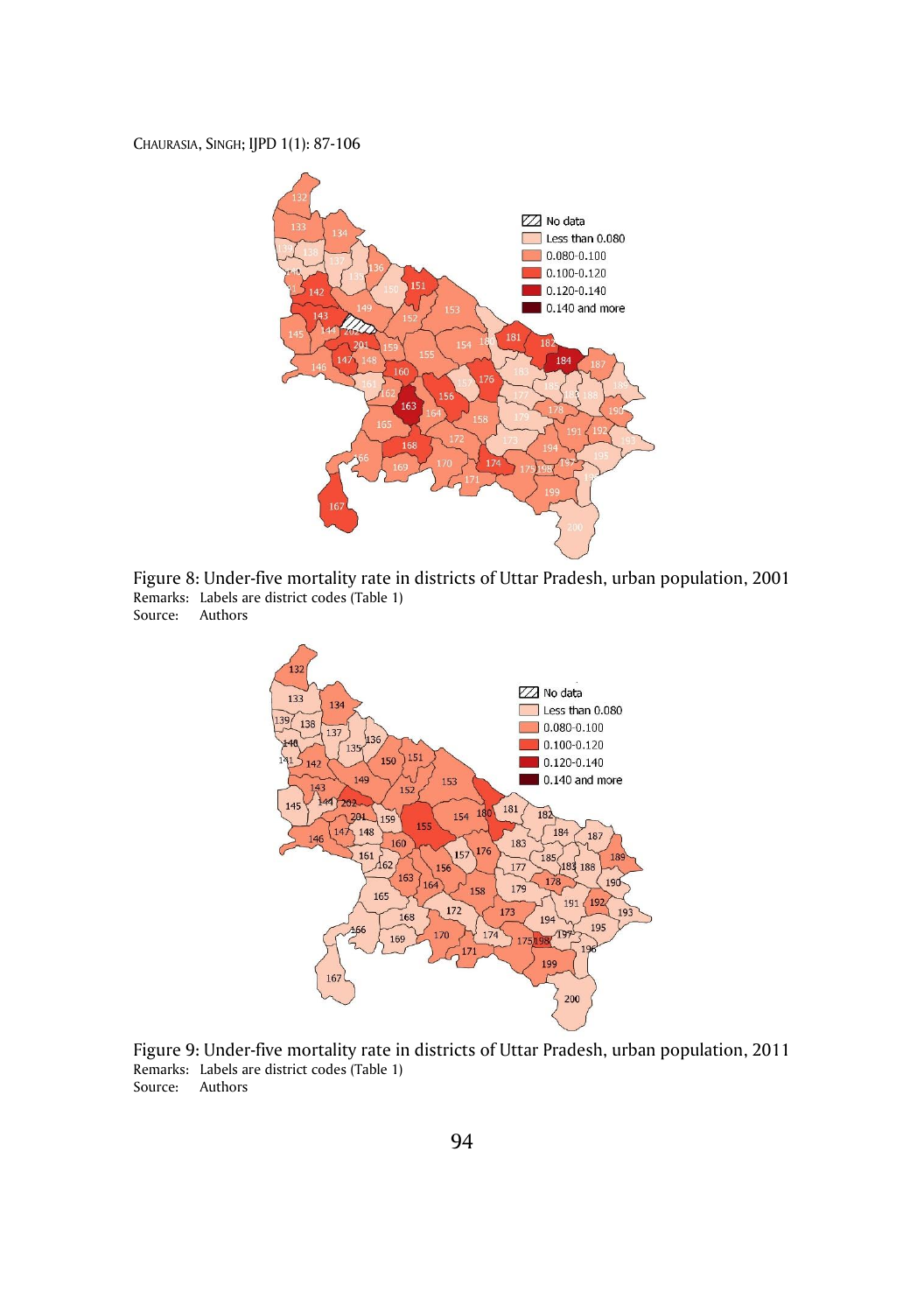|                  | Code State/District  |       | 2001 population census |       | 2011 population census |       |       |  |  |
|------------------|----------------------|-------|------------------------|-------|------------------------|-------|-------|--|--|
|                  |                      | Total | Rural                  | Urban | Total                  | Rural | Urban |  |  |
| $\boldsymbol{0}$ | <b>Uttar Pradesh</b> | 0.123 | 0.131                  | 0.088 | 0.101                  | 0.106 | 0.080 |  |  |
| 132              | Saharanpur           | 0.108 | 0.114                  | 0.087 | 0.099                  | 0.105 | 0.084 |  |  |
| 133              | Muzaffarnagar        | 0.106 | 0.110                  | 0.094 | 0.096                  | 0.105 | 0.074 |  |  |
| 134              | Bijnor               | 0.109 | 0.114                  | 0.090 | 0.104                  | 0.110 | 0.082 |  |  |
| 135              | Moradabad            | 0.112 | 0.128                  | 0.067 | 0.109                  | 0.120 | 0.080 |  |  |
| 136              | Rampur               | 0.133 | 0.142                  | 0.098 | 0.098                  | 0.105 | 0.072 |  |  |
| 137              | Jyotiba Phule Nagar  | 0.112 | 0.121                  | 0.078 | 0.103                  | 0.111 | 0.075 |  |  |
| 138              | Meerut               | 0.092 | 0.110                  | 0.070 | 0.085                  | 0.100 | 0.069 |  |  |
| 139              | Baghpat              | 0.087 | 0.092                  | 0.069 | 0.084                  | 0.088 | 0.068 |  |  |
| 140              | Ghaziabad            | 0.079 | 0.099                  | 0.062 | 0.089                  | 0.110 | 0.079 |  |  |
| 141              | Gautam Budaha Nagar  | 0.096 | 0.102                  | 0.084 | 0.083                  | 0.096 | 0.074 |  |  |
| 142              | Bulandshahr          | 0.136 | 0.141                  | 0.120 | 0.104                  | 0.111 | 0.083 |  |  |
| 143              | Aligarh              | 0.133 | 0.137                  | 0.120 | 0.104                  | 0.109 | 0.092 |  |  |
| 144              | Hathras              | 0.127 | 0.134                  | 0.097 | 0.088                  | 0.091 | 0.075 |  |  |
| 145              | Mathura              | 0.109 | 0.117                  | 0.085 | 0.106                  | 0.115 | 0.080 |  |  |
| 146              | Agra                 | 0.113 | 0.120                  | 0.100 | 0.089                  | 0.095 | 0.081 |  |  |
| 147              | Firozabad            | 0.128 | 0.135                  | 0.109 | 0.098                  | 0.104 | 0.084 |  |  |
| 148              | Mainpuri             | 0.120 | 0.126                  | 0.085 | 0.109                  | 0.114 | 0.075 |  |  |
| 149              | Budaun               | 0.147 | 0.157                  | 0.094 | 0.125                  | 0.130 | 0.096 |  |  |
| 150              | <b>Bareilly</b>      | 0.123 | 0.139                  | 0.080 | 0.112                  | 0.118 | 0.096 |  |  |
| 151              | Pilibhit             | 0.141 | 0.147                  | 0.109 | 0.109                  | 0.114 | 0.084 |  |  |
| 152              | Shahjahanpur         | 0.141 | 0.152                  | 0.092 | 0.113                  | 0.118 | 0.083 |  |  |
| 153              | Kheri                | 0.143 | 0.149                  | 0.086 | 0.118                  | 0.121 | 0.089 |  |  |
| 154              | Sitapur              | 0.147 | 0.155                  | 0.084 | 0.127                  | 0.130 | 0.092 |  |  |
| 155              | Hardoi               | 0.157 | 0.164                  | 0.096 | 0.125                  | 0.128 | 0.101 |  |  |
| 156              | Unnao                | 0.141 | 0.147                  | 0.102 | 0.108                  | 0.111 | 0.093 |  |  |
| 157              | Lucknow              | 0.098 | 0.132                  | 0.072 | 0.080                  | 0.102 | 0.065 |  |  |
| 158              | Rae Bareli           | 0.142 | 0.147                  | 0.089 | 0.108                  | 0.110 | 0.081 |  |  |
| 159              | Farrukhabad          | 0.122 | 0.129                  | 0.093 | 0.101                  | 0.106 | 0.079 |  |  |
| 160              | Kannauj              | 0.125 | 0.129                  | 0.102 | 0.099                  | 0.101 | 0.091 |  |  |
| 161              | Etawah               | 0.104 | 0.112                  | 0.076 | 0.086                  | 0.092 | 0.062 |  |  |
| 162              | Auraiya              | 0.122 | 0.127                  | 0.083 | 0.090                  | 0.093 | 0.073 |  |  |
| 163              | Kanpur Dehat         | 0.149 | 0.150                  | 0.128 | 0.096                  | 0.097 | 0.085 |  |  |
| 164              | Kanpur Nagar         | 0.112 | 0.142                  | 0.094 | 0.084                  | 0.086 | 0.083 |  |  |
| 165              | Jalaun               | 0.116 | 0.124                  | 0.086 | 0.076                  | 0.081 | 0.057 |  |  |
| 166              | <b>Jhansi</b>        | 0.121 | 0.138                  | 0.090 | 0.084                  | 0.090 | 0.074 |  |  |
| 167              | Lalitpur             | 0.156 | 0.164                  | 0.102 | 0.113                  | 0.118 | 0.076 |  |  |
| 168              | Hamirpur             | 0.120 | 0.124                  | 0.103 | 0.091                  | 0.096 | 0.071 |  |  |
| 169              | Mahoba               | 0.133 | 0.143                  | 0.096 | 0.096                  | 0.101 | 0.075 |  |  |
| 170              | Banda                | 0.138 | 0.144                  | 0.096 | 0.102                  | 0.104 | 0.086 |  |  |
|                  |                      |       |                        |       |                        |       |       |  |  |

Table 1: Probability of death during the first five years of life, 5*q*0, in Uttar Pradesh based on 2001 and 2011 population census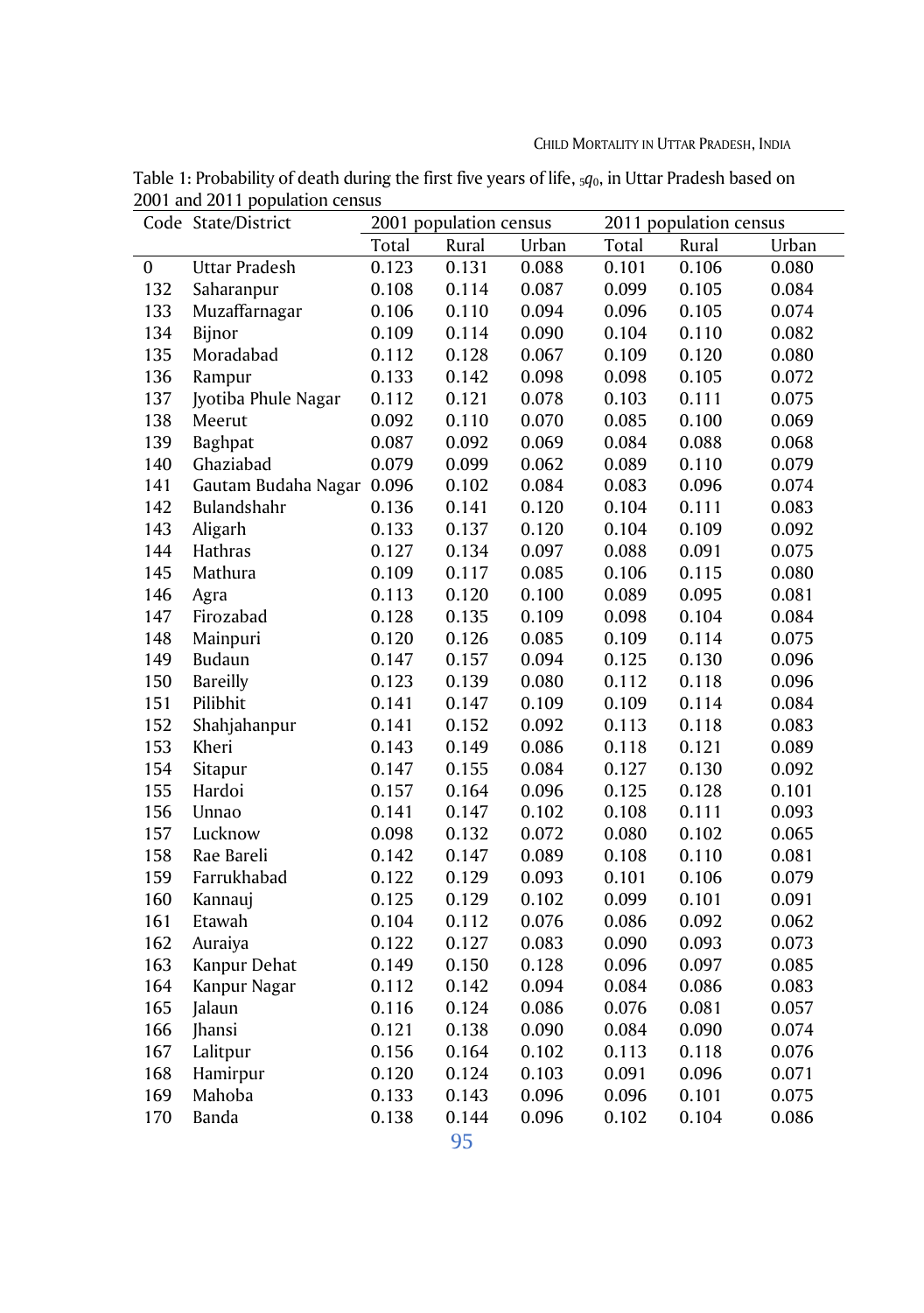CHAURASIA, SINGH; IJPD 1(1): 87-106

.

|     | Code State/District |       | 2001 population census |       |       | 2011 population census |       |  |  |  |
|-----|---------------------|-------|------------------------|-------|-------|------------------------|-------|--|--|--|
|     |                     | Total | Rural                  | Urban | Total | Rural                  | Urban |  |  |  |
| 171 | Chitrakoot          | 0.140 | 0.144                  | 0.093 | 0.102 | 0.104                  | 0.083 |  |  |  |
| 172 | Fatehpur            | 0.137 | 0.142                  | 0.087 | 0.108 | 0.112                  | 0.070 |  |  |  |
| 173 | Pratapgarh          | 0.117 | 0.119                  | 0.079 | 0.095 | 0.095                  | 0.096 |  |  |  |
| 174 | Kaushambi           | 0.135 | 0.137                  | 0.112 | 0.127 | 0.130                  | 0.077 |  |  |  |
| 175 | Allahabad           | 0.136 | 0.143                  | 0.098 | 0.118 | 0.125                  | 0.087 |  |  |  |
| 176 | Barabanki           | 0.141 | 0.143                  | 0.113 | 0.123 | 0.126                  | 0.090 |  |  |  |
| 177 | Faizabad            | 0.115 | 0.122                  | 0.062 | 0.101 | 0.105                  | 0.071 |  |  |  |
| 178 | Ambedkar Nagar      | 0.117 | 0.119                  | 0.092 | 0.094 | 0.095                  | 0.093 |  |  |  |
| 179 | Sultanpur           | 0.130 | 0.133                  | 0.077 | 0.092 | 0.093                  | 0.064 |  |  |  |
| 180 | Bahraich            | 0.144 | 0.150                  | 0.078 | 0.115 | 0.116                  | 0.109 |  |  |  |
| 181 | Shrawasti           | 0.151 | 0.152                  | 0.119 | 0.119 | 0.121                  | 0.056 |  |  |  |
| 182 | Balrampur           | 0.157 | 0.160                  | 0.105 | 0.110 | 0.112                  | 0.080 |  |  |  |
| 183 | Gonda               | 0.123 | 0.127                  | 0.063 | 0.095 | 0.097                  | 0.054 |  |  |  |
| 184 | Siddharthnagar      | 0.147 | 0.147                  | 0.124 | 0.106 | 0.108                  | 0.072 |  |  |  |
| 185 | <b>Basti</b>        | 0.127 | 0.130                  | 0.072 | 0.092 | 0.094                  | 0.052 |  |  |  |
| 186 | Sant Kabir Nagar    | 0.134 | 0.137                  | 0.100 | 0.088 | 0.089                  | 0.070 |  |  |  |
| 187 | Mahrajganj          | 0.145 | 0.147                  | 0.098 | 0.109 | 0.111                  | 0.066 |  |  |  |
| 188 | Gorakhpur           | 0.095 | 0.101                  | 0.066 | 0.079 | 0.081                  | 0.069 |  |  |  |
| 189 | Kushinagar          | 0.107 | 0.109                  | 0.076 | 0.108 | 0.108                  | 0.094 |  |  |  |
| 190 | Deoria              | 0.108 | 0.109                  | 0.096 | 0.075 | 0.077                  | 0.062 |  |  |  |
| 191 | Azamgarh            | 0.109 | 0.110                  | 0.088 | 0.076 | 0.076                  | 0.079 |  |  |  |
| 192 | Mau                 | 0.089 | 0.090                  | 0.086 | 0.093 | 0.092                  | 0.097 |  |  |  |
| 193 | <b>Ballia</b>       | 0.085 | 0.086                  | 0.076 | 0.081 | 0.081                  | 0.075 |  |  |  |
| 194 | Jaunpur             | 0.127 | 0.129                  | 0.096 | 0.095 | 0.096                  | 0.078 |  |  |  |
| 195 | Ghazipur            | 0.097 | 0.098                  | 0.080 | 0.097 | 0.098                  | 0.076 |  |  |  |
| 196 | Chandauli           | 0.104 | 0.107                  | 0.078 | 0.077 | 0.078                  | 0.070 |  |  |  |
| 197 | Varanasi            | 0.107 | 0.118                  | 0.088 | 0.091 | 0.098                  | 0.079 |  |  |  |
| 198 | Sant Ravidas Nagar  | 0.134 | 0.139                  | 0.094 | 0.114 | 0.115                  | 0.103 |  |  |  |
| 199 | Mirzapur            | 0.128 | 0.134                  | 0.083 | 0.112 | 0.115                  | 0.087 |  |  |  |
| 200 | Sonbhadra           | 0.127 | 0.140                  | 0.063 | 0.098 | 0.103                  | 0.066 |  |  |  |
| 201 | Etah                | 0.140 | 0.145                  | 0.112 | 0.107 | 0.111                  | 0.085 |  |  |  |
| 202 | Kanshiram Nagar     | na    | na                     | na    | 0.121 | 0.124                  | 0.105 |  |  |  |

Source: Authors' calculations based on the data available through 2001 and 2011 population census. Remarks: District Kanshiram Nagar was not in existence at the 2001 population census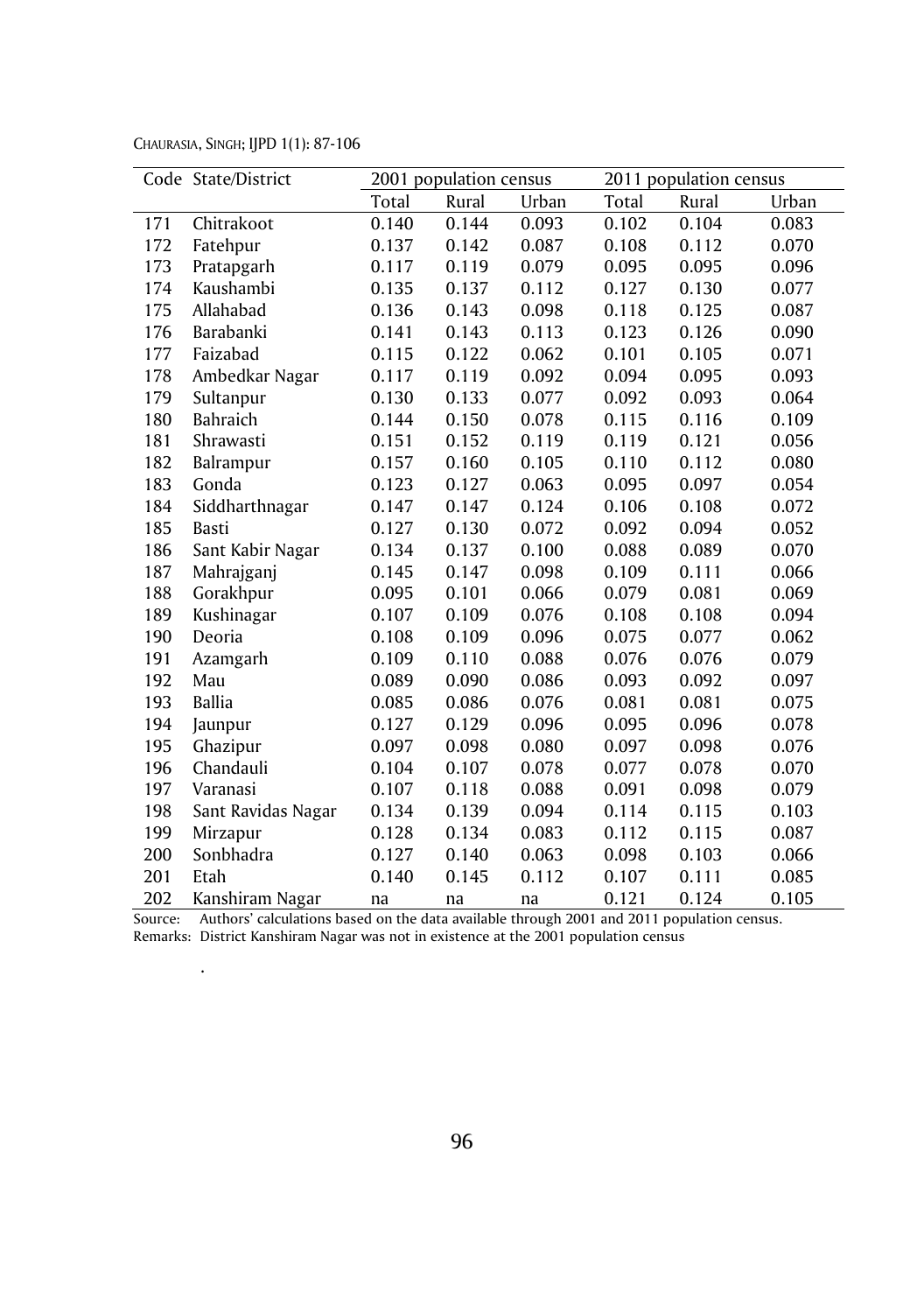| State/district      | rable 2. 3qu'in américal mataany exercisive population sabgroups and meer alsence and within district mequanty, 2011<br>Urban<br>Rural |        |               |        |                     |        |           |        |               | D      | <b>CV</b>    |        |       |       |
|---------------------|----------------------------------------------------------------------------------------------------------------------------------------|--------|---------------|--------|---------------------|--------|-----------|--------|---------------|--------|--------------|--------|-------|-------|
|                     | Scheduled                                                                                                                              |        | Scheduled     |        | <b>Other Castes</b> |        | Scheduled |        | Scheduled     |        | Other Castes |        |       |       |
|                     | Castes                                                                                                                                 |        | <b>Tribes</b> |        |                     |        | Castes    |        | <b>Tribes</b> |        |              |        |       |       |
|                     | Male                                                                                                                                   | Female | Male          | Female | Male                | Female | Male      | Female | Male          | Female | Male         | Female |       |       |
| Uttar Pradesh       | 0.111                                                                                                                                  | 0.124  | 0.111         | 0.114  | 0.097               | 0.108  | 0.083     | 0.092  | 0.065         | 0.072  | 0.075        | 0.083  | 1.888 | 0.192 |
| Saharanpur          | 0.097                                                                                                                                  | 0.122  | 崇             | 张      | 0.092               | 0.115  | 0.075     | 0.088  | 李             |        | 0.075        | 0.095  | 1.630 | 0.167 |
| Muzaffarnagar       | 0.103                                                                                                                                  | 0.120  | 崇             | 张      | 0.096               | 0.112  | 0.080     | 0.086  | *             | 崇      | 0.068        | 0.080  | 1.777 | 0.180 |
| Bijnor              | 0.110                                                                                                                                  | 0.121  | 崇             | ╬      | 0.105               | 0.111  | 0.082     | 0.085  | *             | 崇      | 0.080        | 0.084  | 1.506 | 0.154 |
| Moradabad           | 0.117                                                                                                                                  | 0.136  | 崇             | 崇      | 0.114               | 0.124  | 0.072     | 0.086  |               | 崇      | 0.078        | 0.082  | 1.881 | 0.223 |
| Rampur              | 0.110                                                                                                                                  | 0.118  | 崇             | 米      | 0.098               | 0.109  | 0.068     | 0.090  |               | 崇      | 0.072        | 0.072  | 1.737 | 0.200 |
| Jyotiba Phule Nagar | 0.111                                                                                                                                  | 0.128  | 崇             | 崇      | 0.105               | 0.114  | 0.082     | 0.084  |               | 崇      | 0.073        | 0.074  | 1.747 | 0.201 |
| Meerut              | 0.107                                                                                                                                  | 0.122  | 崇             | ╬      | 0.089               | 0.104  | 0.072     | 0.081  | 崇             | ╬      | 0.064        | 0.072  | 1.903 | 0.213 |
| Baghpat             | 0.100                                                                                                                                  | 0.095  | 崇             | 米      | 0.081               | 0.093  | 0.094     | 0.106  |               | 崇      | 0.063        | 0.069  | 1.680 | 0.163 |
| Ghaziabad           | 0.122                                                                                                                                  | 0.134  | 崇             | 崇      | 0.097               | 0.115  | 0.083     | 0.095  |               | 崇      | 0.073        | 0.082  | 1.841 | 0.202 |
| Gautam Buddha Nagar | 0.096                                                                                                                                  | 0.118  | 崇             | *      | 0.084               | 0.105  | 0.081     | 0.089  |               | ╬      | 0.070        | 0.075  | 1.685 | 0.167 |
| Bulandshahr         | 0.115                                                                                                                                  | 0.133  | 崇             | 崇      | 0.100               | 0.114  | 0.088     | 0.101  |               | 崇      | 0.078        | 0.084  | 1.708 | 0.169 |
| Aligarh             | 0.107                                                                                                                                  | 0.131  | 崇             | 崇      | 0.097               | 0.116  | 0.093     | 0.095  | 崇             | 崇      | 0.088        | 0.096  | 1.484 | 0.130 |
| Mahamaya Nagar      | 0.089                                                                                                                                  | 0.111  | 崇             | 崇      | 0.079               | 0.098  | 0.087     | 0.099  |               | 崇      | 0.067        | 0.075  | 1.649 | 0.152 |
| Mathura             | 0.120                                                                                                                                  | 0.142  | 崇             | 崇      | 0.101               | 0.121  | 0.091     | 0.098  |               | 崇      | 0.077        | 0.079  | 1.846 | 0.203 |
| Agra                | 0.091                                                                                                                                  | 0.124  | 崇             | 崇      | 0.080               | 0.103  | 0.079     | 0.093  |               | ╬      | 0.071        | 0.088  | 1.732 | 0.168 |
| Firozabad           | 0.105                                                                                                                                  | 0.121  | 崇             | 张      | 0.089               | 0.116  | 0.088     | 0.096  |               | 崇      | 0.077        | 0.088  | 1.557 | 0.144 |
| Mainpuri            | 0.115                                                                                                                                  | 0.129  | 崇             | 崇      | 0.098               | 0.128  | 0.068     | 0.099  |               | 崇      | 0.067        | 0.082  | 1.933 | 0.236 |
| Budaun              | 0.123                                                                                                                                  | 0.145  | 崇             | 崇      | 0.120               | 0.140  | 0.096     | 0.115  |               | 崇      | 0.092        | 0.098  | 1.578 | 0.160 |
| Bareilly            | 0.118                                                                                                                                  | 0.138  | 崇             | 崇      | 0.108               | 0.126  | 0.098     | 0.108  |               | 崇      | 0.092        | 0.099  | 1.501 | 0.131 |
| Pilibhit            | 0.115                                                                                                                                  | 0.148  | 崇             | 崇      | 0.100               | 0.119  | 0.075     | 0.109  | 崇             | 崇      | 0.070        | 0.097  | 2.119 | 0.224 |
| Shahjahanpur        | 0.119                                                                                                                                  | 0.130  | 崇             | 崇      | 0.108               | 0.127  | 0.076     | 0.084  |               | 崇      | 0.081        | 0.086  | 1.705 | 0.204 |
| Kheri               | 0.125                                                                                                                                  | 0.137  | 崇             | 米      | 0.108               | 0.127  | 0.065     | 0.112  | 崇             | 崇      | 0.082        | 0.098  | 2.121 | 0.214 |

Table 2: 5*q*<sup>0</sup> in different mutually exclusive population subgroups and inter-district and within district inequality, 2011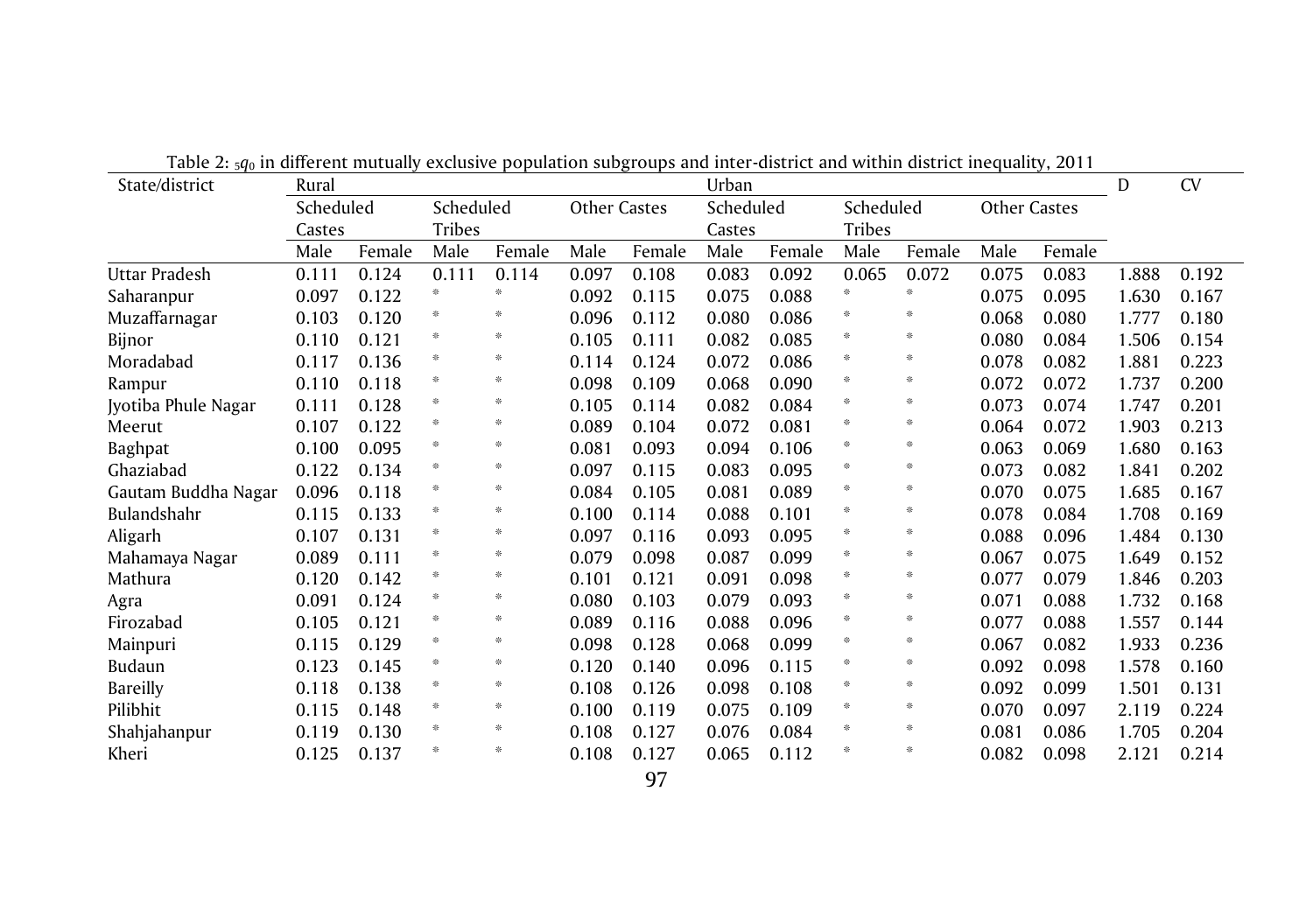| State/district | Rural  |           |      |               |       |                     | Urban     |        |           |               |              |        |       | <b>CV</b> |
|----------------|--------|-----------|------|---------------|-------|---------------------|-----------|--------|-----------|---------------|--------------|--------|-------|-----------|
|                |        | Scheduled |      | Scheduled     |       | <b>Other Castes</b> | Scheduled |        | Scheduled |               | Other Castes |        |       |           |
|                | Castes |           |      | <b>Tribes</b> |       |                     |           | Castes |           | <b>Tribes</b> |              |        |       |           |
|                | Male   | Female    | Male | Female        | Male  | Female              | Male      | Female | Male      | Female        | Male         | Female |       |           |
| Sitapur        | 0.127  | 0.148     | 崇    | 崇             | 0.117 | 0.137               | 0.092     | 0.102  | *         | 崇             | 0.089        | 0.095  | 1.661 | 0.183     |
| Hardoi         | 0.124  | 0.141     | 崇    | 米             | 0.116 | 0.135               | 0.100     | 0.113  | 崇         | 崇             | 0.091        | 0.111  | 1.559 | 0.136     |
| Unnao          | 0.112  | 0.118     | 崇    | 米             | 0.108 | 0.111               | 0.104     | 0.099  | 崇         | 崇             | 0.090        | 0.092  | 1.301 | 0.088     |
| Lucknow        | 0.111  | 0.112     | 崇    | 崇             | 0.095 | 0.096               | 0.076     | 0.073  | 崇         | 崇             | 0.062        | 0.065  | 1.793 | 0.214     |
| Rae Bareli     | 0.122  | 0.120     | 崇    | 崇             | 0.106 | 0.101               | 0.115     | 0.115  | 崇         | 崇             | 0.077        | 0.070  | 1.746 | 0.179     |
| Farrukhabad    | 0.100  | 0.117     | 崇    | 崇             | 0.095 | 0.118               | 0.069     | 0.089  | 崇         | 崇             | 0.074        | 0.085  | 1.701 | 0.180     |
| Kannauj        | 0.104  | 0.122     | 崇    | 崇             | 0.092 | 0.104               | 0.096     | 0.118  | 崇         | 崇             | 0.080        | 0.099  | 1.518 | 0.124     |
| Etawah         | 0.093  | 0.115     | 崇    | 米             | 0.082 | 0.093               | 0.059     | 0.070  | 崇         | 崇             | 0.055        | 0.068  | 2.106 | 0.239     |
| Auraiya        | 0.094  | 0.103     | 崇    | 崇             | 0.089 | 0.093               | 0.075     | 0.080  | 崇         | 崇             | 0.066        | 0.079  | 1.557 | 0.131     |
| Kanpur Dehat   | 0.099  | 0.110     | 崇    | 崇             | 0.089 | 0.100               | 0.080     | 0.118  | 崇         | 崇             | 0.082        | 0.081  | 1.474 | 0.140     |
| Kanpur Nagar   | 0.095  | 0.104     | 崇    | 崇             | 0.079 | 0.082               | 0.091     | 0.102  | 崇         | 崇             | 0.076        | 0.086  | 1.374 | 0.109     |
| Jalaun         | 0.078  | 0.094     | 崇    | 崇             | 0.074 | 0.085               | 0.061     | 0.065  | 崇         | 崇             | 0.053        | 0.058  | 1.784 | 0.188     |
| Jhansi         | 0.092  | 0.103     | ╬    | 崇             | 0.086 | 0.086               | 0.080     | 0.076  | 崇         | 崇             | 0.072        | 0.075  | 1.446 | 0.117     |
| Lalitpur       | 0.117  | 0.140     | 崇    | 崇             | 0.104 | 0.115               | 0.109     | 0.079  | 崇         | 崇             | 0.072        | 0.072  | 1.951 | 0.227     |
| Hamirpur       | 0.088  | 0.118     | 崇    | 崇             | 0.088 | 0.100               | 0.081     | 0.105  | 崇         | 崇             | 0.058        | 0.071  | 2.015 | 0.200     |
| Mahoba         | 0.102  | 0.116     | 崇    | 崇             | 0.092 | 0.103               | 0.065     | 0.062  | 崇         | 崇             | 0.072        | 0.083  | 1.883 | 0.213     |
| Banda          | 0.109  | 0.135     | 崇    | 崇             | 0.091 | 0.107               | 0.076     | 0.107  | 崇         | 崇             | 0.078        | 0.093  | 1.768 | 0.180     |
| Chitrakoot     | 0.114  | 0.139     | 崇    | 崇             | 0.086 | 0.103               | 0.096     | 0.101  | 崇         | 崇             | 0.069        | 0.087  | 2.025 | 0.197     |
| Fatehpur       | 0.117  | 0.129     | 崇    | 崇             | 0.104 | 0.112               | 0.088     | 0.092  | 崇         | 崇             | 0.062        | 0.071  | 2.071 | 0.222     |
| Pratapgarh     | 0.106  | 0.112     | 崇    | 崇             | 0.088 | 0.094               | 0.086     | 0.087  | 崇         | 崇             | 0.095        | 0.100  | 1.308 | 0.093     |
| Kaushambi      | 0.145  | 0.149     | 崇    | 崇             | 0.119 | 0.120               | 0.094     | 0.092  | 崇         | 崇             | 0.068        | 0.078  | 2.206 | 0.260     |
| Allahabad      | 0.139  | 0.155     | 崇    | 崇             | 0.109 | 0.124               | 0.092     | 0.108  | 崇         | 崇             | 0.081        | 0.089  | 1.926 | 0.216     |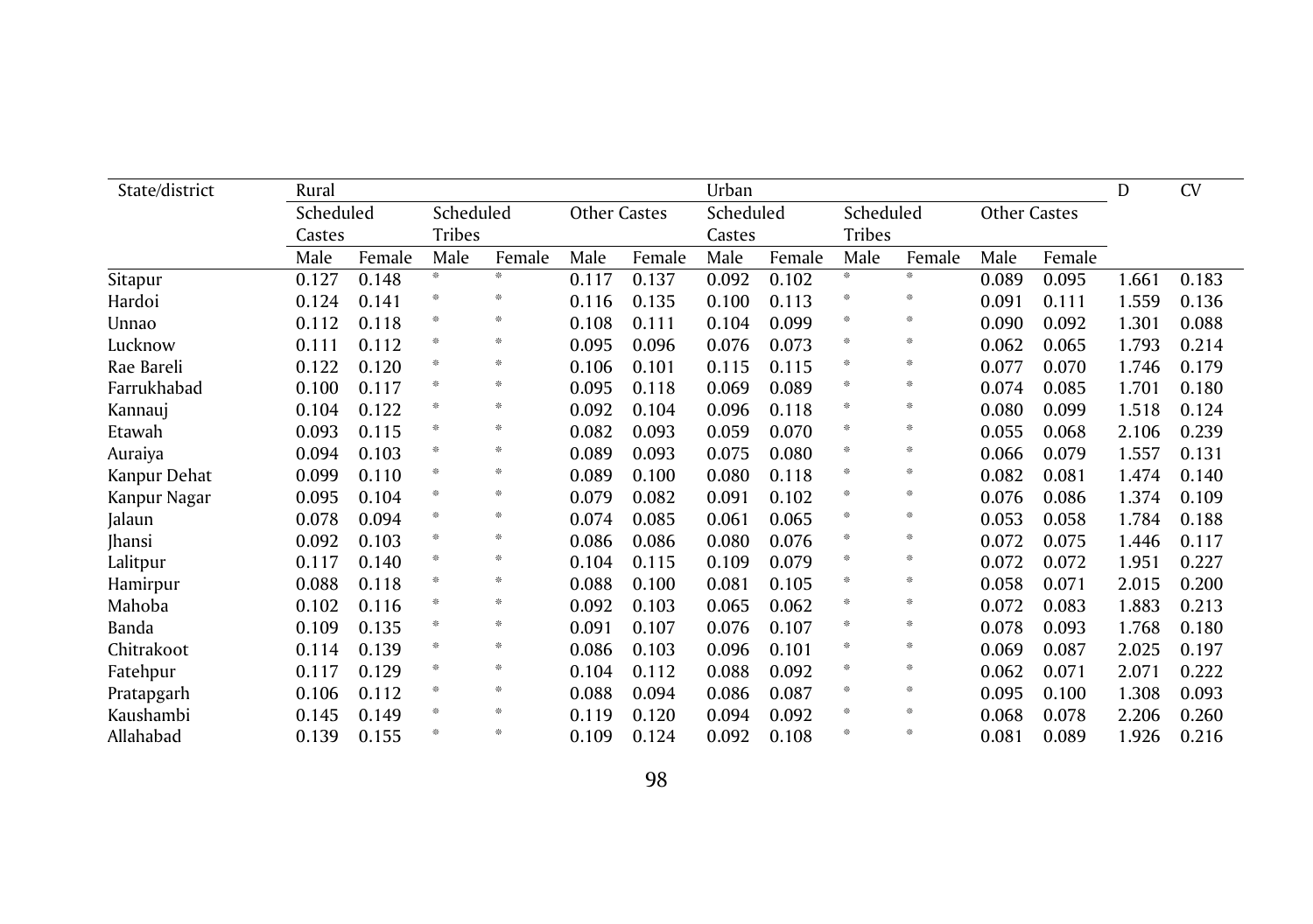| State/district     | Rural     |        |               |        |              |        | Urban     |        |               |        |                     |        |       | CV    |
|--------------------|-----------|--------|---------------|--------|--------------|--------|-----------|--------|---------------|--------|---------------------|--------|-------|-------|
|                    | Scheduled |        | Scheduled     |        | Other Castes |        | Scheduled |        | Scheduled     |        | <b>Other Castes</b> |        |       |       |
|                    | Castes    |        | <b>Tribes</b> |        |              |        | Castes    |        | <b>Tribes</b> |        |                     |        |       |       |
|                    | Male      | Female | Male          | Female | Male         | Female | Male      | Female | Male          | Female | Male                | Female |       |       |
| Barabanki          | 0.134     | 0.135  | 崇             | *      | 0.122        | 0.123  | 0.111     | 0.107  | 崇             | 崇      | 0.093               | 0.083  | 1.634 | 0.154 |
| Faizabad           | 0.121     | 0.122  | 崇             | 米      | 0.097        | 0.100  | 0.089     | 0.075  | 崇             | 崇      | 0.071               | 0.067  | 1.810 | 0.214 |
| Ambedkar Nagar     | 0.102     | 0.107  | 崇             | ☀      | 0.091        | 0.091  | 0.109     | 0.100  | 崇             | ╬      | 0.093               | 0.090  | 1.208 | 0.073 |
| Sultanpur          | 0.109     | 0.114  | 崇             | 崇      | 0.086        | 0.089  | 0.083     | 0.075  | 崇             | 崇      | 0.061               | 0.064  | 1.864 | 0.208 |
| Bahraich           | 0.126     | 0.141  | 崇             | 崇      | 0.106        | 0.120  | 0.134     | 0.090  | 崇             | 崇      | 0.117               | 0.099  | 1.567 | 0.139 |
| Shrawasti          | 0.117     | 0.149  | 崇             | 崇      | 0.102        | 0.136  | 0.019     | 0.036  | 崇             | 崇      | 0.053               | 0.061  | 7.973 | 0.539 |
| Balrampur          | 0.121     | 0.138  | 崇             | 张      | 0.101        | 0.117  | 0.086     | 0.114  |               | 崇      | 0.067               | 0.092  | 2.066 | 0.203 |
| Gonda              | 0.107     | 0.122  | 崇             | 崇      | 0.087        | 0.102  | 0.076     | 0.081  | 崇             | ╬      | 0.050               | 0.054  | 2.451 | 0.279 |
| Siddharthnagar     | 0.119     | 0.130  | 崇             | 崇      | 0.102        | 0.107  | 0.069     | 0.090  | 李             | 崇      | 0.071               | 0.070  | 1.891 | 0.234 |
| Basti              | 0.099     | 0.109  | 崇             | 崇      | 0.087        | 0.094  | 0.060     | 0.062  | 崇             | 崇      | 0.051               | 0.049  | 2.232 | 0.288 |
| Sant Kabir Nagar   | 0.089     | 0.092  | ╬             | ☀      | 0.086        | 0.092  | 0.069     | 0.109  | 崇             | 崇      | 0.061               | 0.072  | 1.784 | 0.172 |
| Mahrajganj         | 0.117     | 0.118  | 崇             | ☀      | 0.109        | 0.111  | 0.102     | 0.072  | 崇             | ╬      | 0.064               | 0.062  | 1.906 | 0.240 |
| Gorakhpur          | 0.085     | 0.091  | 崇             | 崇      | 0.078        | 0.081  | 0.071     | 0.071  | 崇             | 崇      | 0.063               | 0.074  | 1.461 | 0.109 |
| Kushinagar         | 0.115     | 0.117  | 崇             | 张      | 0.109        | 0.104  | 0.085     | 0.055  | 崇             | 崇      | 0.095               | 0.096  | 2.131 | 0.194 |
| Deoria             | 0.080     | 0.087  | 0.087         | 0.076  | 0.074        | 0.076  | 0.068     | 0.063  | 0.071         | 0.071  | 0.057               | 0.067  | 1.525 | 0.117 |
| Azamgarh           | 0.088     | 0.088  | 崇             | 张      | 0.071        | 0.073  | 0.085     | 0.079  | 崇             | 崇      | 0.079               | 0.077  | 1.251 | 0.078 |
| Mau                | 0.092     | 0.097  | 崇             | 张      | 0.090        | 0.092  | 0.085     | 0.092  | 崇             | 崇      | 0.100               | 0.095  | 1.183 | 0.047 |
| <b>Ballia</b>      | 0.076     | 0.084  | 0.087         | 0.085  | 0.079        | 0.084  | 0.078     | 0.094  | 0.062         | 0.088  | 0.071               | 0.076  | 1.523 | 0.102 |
| Jaunpur            | 0.109     | 0.117  | 崇             | 张      | 0.088        | 0.093  | 0.094     | 0.105  | 崇             | 崇      | 0.077               | 0.074  | 1.587 | 0.151 |
| Ghazipur           | 0.104     | 0.107  | 崇             | 崇      | 0.094        | 0.098  | 0.066     | 0.077  | 崇             | 崇      | 0.070               | 0.085  | 1.616 | 0.166 |
| Chandauli          | 0.088     | 0.095  | ╬             | ☀      | 0.069        | 0.076  | 0.065     | 0.084  | 崇             | 崇      | 0.066               | 0.073  | 1.458 | 0.134 |
| Varanasi           | 0.125     | 0.138  | 崇             | 崇      | 0.086        | 0.094  | 0.089     | 0.091  | 崇             | 崇      | 0.077               | 0.078  | 1.788 | 0.211 |
| Sant Ravidas Nagar | 0.136     | 0.161  | 崇             | 张      | 0.098        | 0.111  | 0.114     | 0.150  | 崇             | 崇      | 0.093               | 0.101  | 1.722 | 0.196 |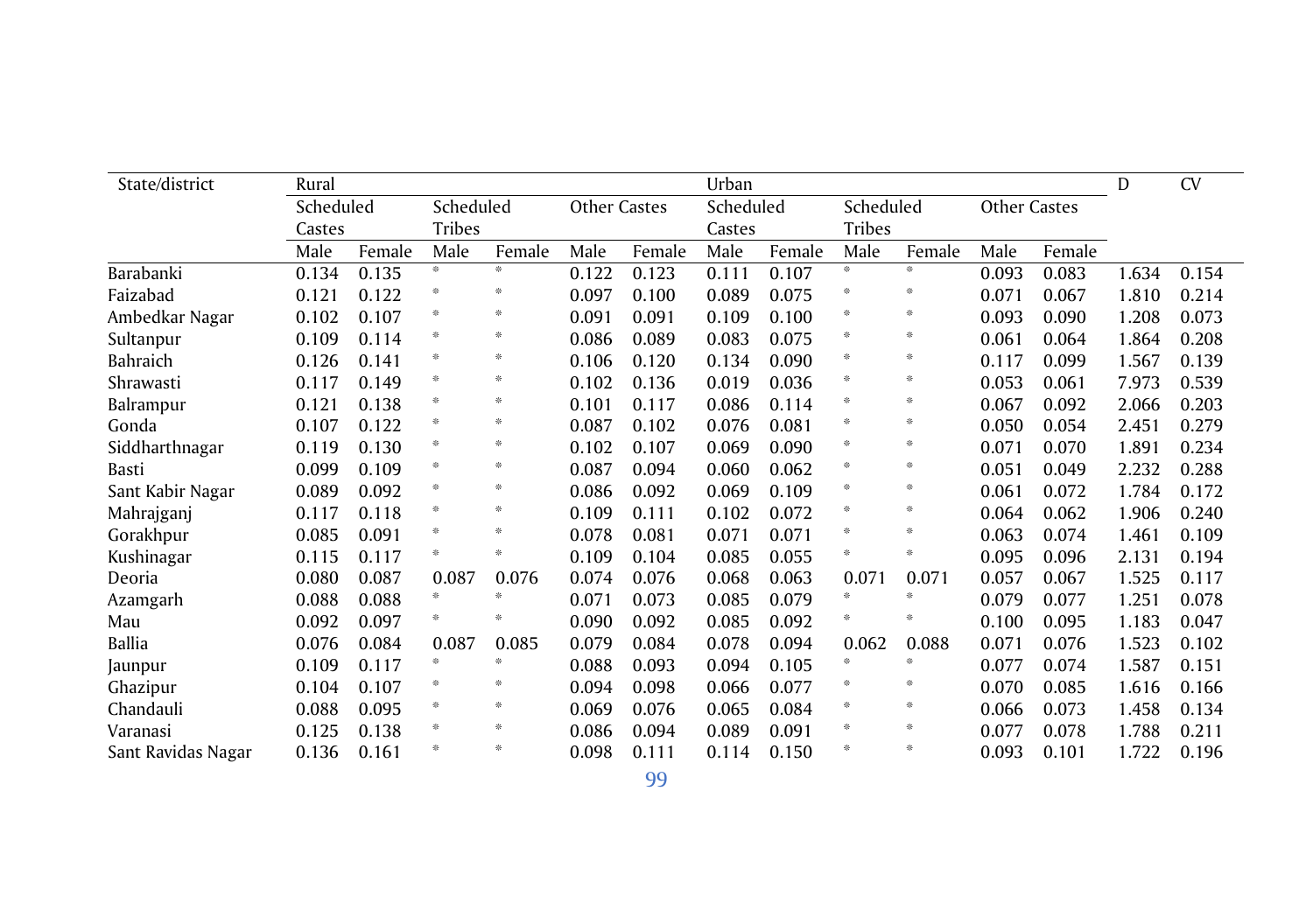| State/district                 | Rural     |        |               |        |              |        |           |        |           |               | <b>CV</b>           |        |       |       |
|--------------------------------|-----------|--------|---------------|--------|--------------|--------|-----------|--------|-----------|---------------|---------------------|--------|-------|-------|
|                                | Scheduled |        | Scheduled     |        | Other Castes |        | Scheduled |        | Scheduled |               | <b>Other Castes</b> |        |       |       |
|                                | Castes    |        | <b>Tribes</b> |        |              |        |           | Castes |           | <b>Tribes</b> |                     |        |       |       |
|                                | Male      | Female | Male          | Female | Male         | Female | Male      | Female | Male      | Female        | Male                | Female |       |       |
| Mirzapur                       | 0.137     | 0.149  | ∗             | 张      | 0.096        | 0.111  | 0.108     | 0.124  | 崇         | 米             | 0.077               | 0.087  | .927  | 0.206 |
| Sonbhadra                      | 0.112     | 0.122  | 0.117         | 0.121  | 0.083        | 0.094  | 0.072     | 0.076  | 0.109     | 0.097         | 0.058               | 0.069  | 2.097 | 0.226 |
| Etah                           | 0.107     | 0.143  | 崇             | 张      | 0.093        | 0.124  | 0.087     | 0.096  | *         | 米             | 0.072               | 0.097  | .994  | 0.205 |
| Kanshiram Nagar                | 0.133     | 0.143  | ₩             | 崇      | 0.115        | 0.127  | 0.133     | 0.119  | 崇         | ₩             | 0.102               | 0.103  | 1.402 | 0.114 |
| Differential                   | .905      | 1.902  | 崇             |        | .765         | .919   | 7.139     | 4.205  | 崇         |               | 2.337               | 2.277  |       |       |
| Coefficient of Variation 0.138 |           | 0.145  | ∗             | 崇      | 0.129        | 0.147  | 0.208     | 0.198  | ☀         | 崇             | 0.176               | 0.158  |       |       |

Source: Authors' calculations

Remarks: \* estimates of 5q0 are not calculated because of very small Scheduled Tribes population in these districts.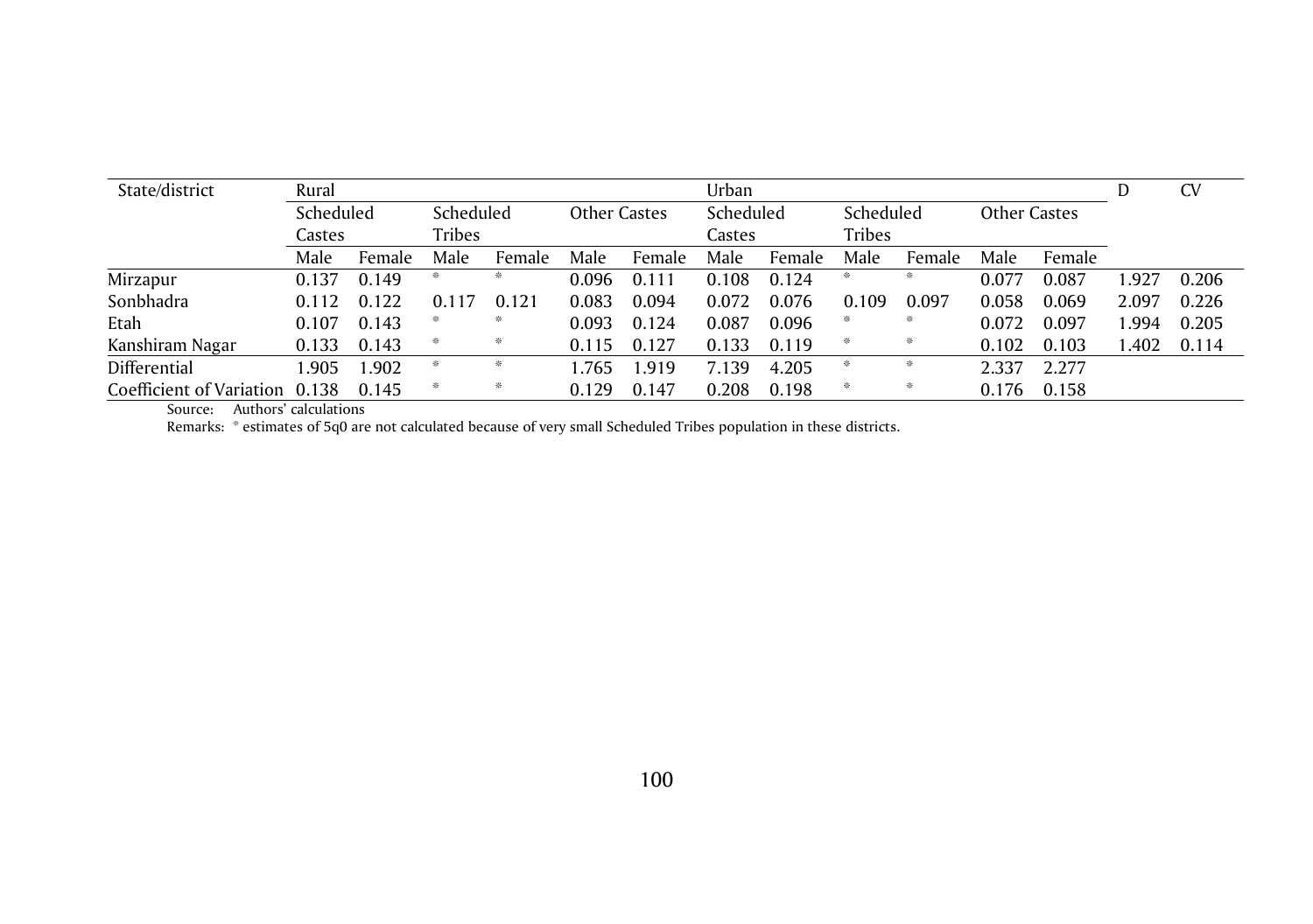CHILD MORTALITY IN UTTAR PRADESH, INDIA



Figure 7: Under-five mortality rate in districts of Uttar Pradesh for different mutually exclusive population groups, 2011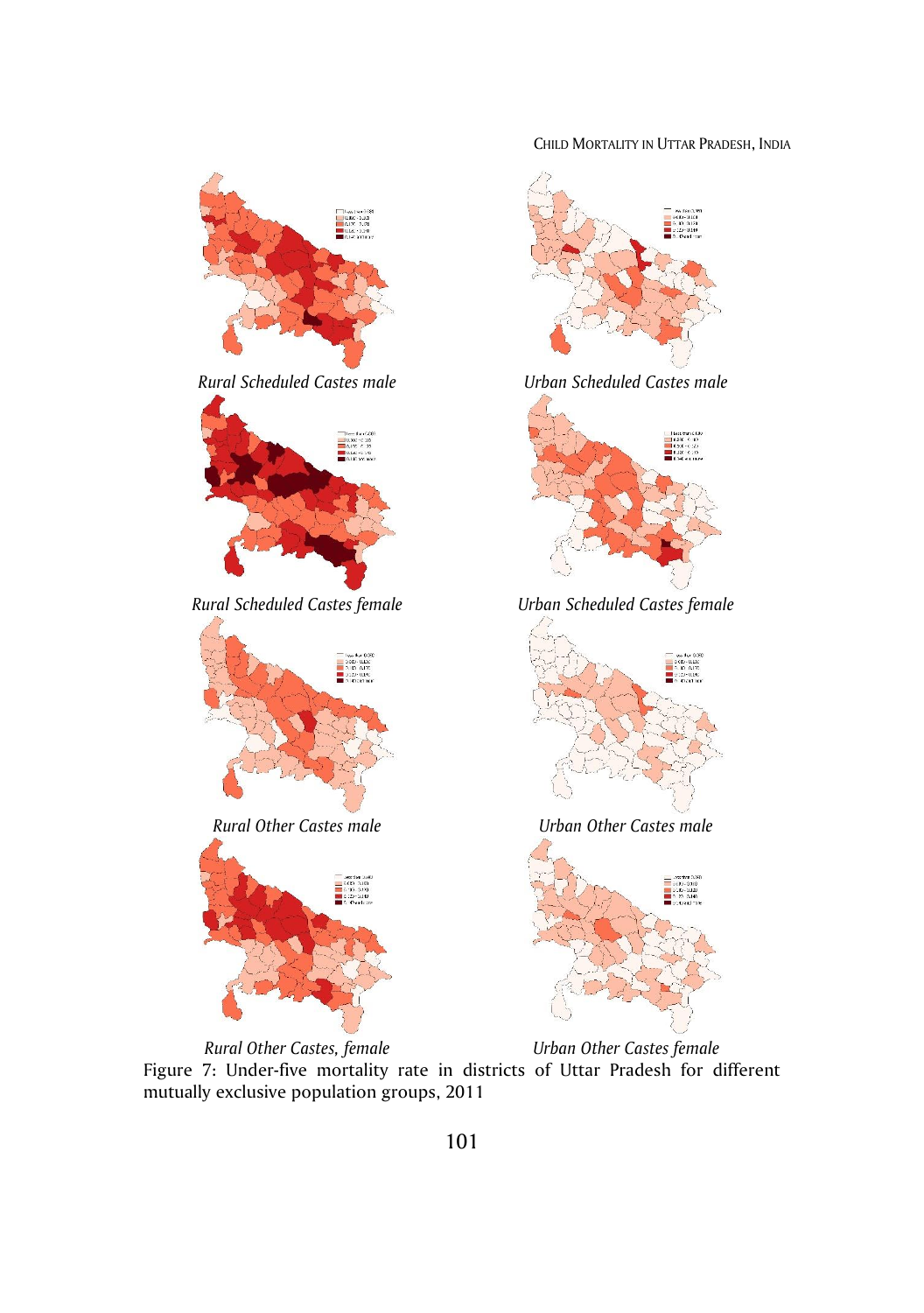#### CHAURASIA AND SINGH, IJPD 1(1)

Table 2 presents estimates of  $_5q_0$  for 12 mutually exclusive population subgroups in the state and in districts as they existed at the 2011 population census. At the state, level, 5*q*<sup>0</sup> is estimated to be the highest in female Scheduled Tribes children living in the rural areas (0.124) but the lowest in male Scheduled Tribes children living in the urban areas (0.065). It may also be seen from the table that  $sq_0$  in female Scheduled Castes children living in rural areas is the highest in 62 districts of the state. There is no district where 5*q*<sup>0</sup> in male Other Castes children in the rural areas is the highest among mutually exclusive population subgroups. Similarly, there is no district where 5*q*<sup>0</sup> in female Other Castes children in urban areas is the highest. Among the 3 districts where Scheduled Tribes population is at least 100 thousand, <sup>5</sup>*q*<sup>0</sup> is the highest in male Scheduled Tribes children in rural areas in district Deoria and in female Scheduled Tribes children in rural areas in district Ballia. In other population subgroups, 5*q*<sup>0</sup> is the highest in only a few districts. Taking variation across districts and across population subgroups within district, 5*q*<sup>0</sup> is estimated to be the highest in Scheduled Castes female children in the rural areas of district Sant Ravidas Nagar (0.161) but the lowest in the Scheduled Castes male children in the urban areas of district Shrawasti (0.019).

The residence and gender effects of 5*q*<sup>0</sup> are very strong in the state. Rural  $5q_0$  is higher than urban  $5q_0$  in the state and in all districts but rural-urban gap has decreased in the state and in most of the districts. There are 12 districts where ruralurban gap has widened. Similarly, 5*q*<sup>0</sup> is higher in female compared to male children in all social classes in both rural and urban areas. In the urban areas, female  $5q_0$  is substantially higher than male  $5q_0$  in Other Castes. In case of male Scheduled Castes children, 5*q*<sup>0</sup> is higher in urban than in rural areas in 3 districts, whereas in case of female Scheduled Castes children,  $_5q_0$  is higher in urban than in rural areas in 4 districts. In Other Castes, male 5*q*<sup>0</sup> is higher in urban than in rural areas in 5 districts.

### **Child Mortality Inequality**

Figure 1 shows district wise distribution of **5***q***<sup>0</sup>** for the combined population for 2001 and 2011 census which depicts inter-district variation in the child mortality in the state. of Uttar Pradesh. The figure reveals that inter-district disparity in  $\frac{1}{2}q_0$  in the state has decreased over time. The data available from 2011 population census suggest that  $5q_0$  was higher than the state average in 35 of the 71 districts that existed at the 2011 population census whereas data available from 2001 population census suggest that 5*q*0 was higher than the state average in 36 of the 70 districts which existed at the 2001 population census. According to the 2001 population census,  $5q_0$  was very high ( $> 0.130$ ) in 29 of the 70 districts. However, there was no district according to the 2011 population census where  $\frac{1}{2}q_0$  was very high. On the other hand, according to the 2001 population census,  $5q_0$  was very low ( $\leq$ 0.085) in only 2 districts of the state whereas according to the 2011 population census,  $\frac{5q_0}{2}$ was very low in 12 districts of the state. The differential or the ratio of the highest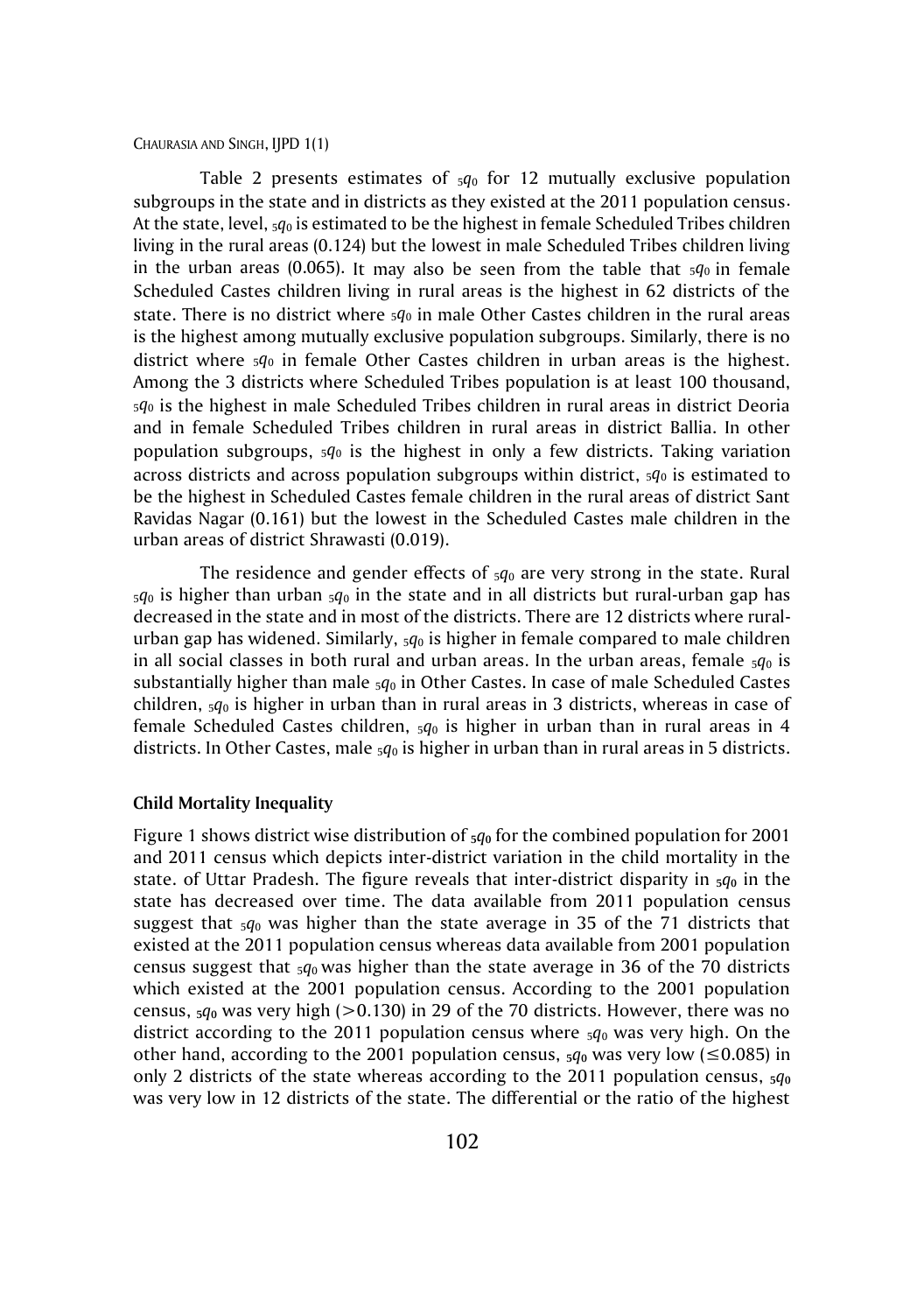to the lowest  $5q_0$  across districts decreased from 1.99 based on 2001 population census to 1.69 based on 2011 population census whereas the inter-district coefficient of variation decreased from 0.152 to 0.134 reflecting the decrease in inter-district inequality and the convergence in  $\frac{5}{90}$  across the districts of the state over time.



Figure 8: Within-district inequality in under-five mortality rate in Utter Pradesh, total population, 2011

The inter-district inequality in  $_5q_0$  has been found to be relatively higher in the urban as compared to the rural areas of the state according to the 2011 population census. More importantly, inter-district inequality in the rural areas appears to have decreased over time as the inter-district differential (ratio of highest to lowest under-five mortality rate) decreased from 1.907 to 1.693 and inter-district coefficient of variation decreased from 0.140 to 0.134 according to 2001 and 2011 population census. In the urban areas, however, the inter-district differential in **5***q***<sup>0</sup>** increased from 2.065 to 2.096 but the inter-district coefficient of variation decreased from 0.170 to 0.151. It appears that there has been only a marginal decrease in the inter-district inequality in  $_5q_0$  in the urban areas of the state.

The inter-district inequality in **5***q***<sup>0</sup>** has been found to be different in different mutually exclusive population sub-groups. Both inter-district differential and interdistrict coefficient of variation in **5***q***<sup>0</sup>** are found to be the lowest in Other Castes male children in the rural areas but the highest in Scheduled Castes male children in the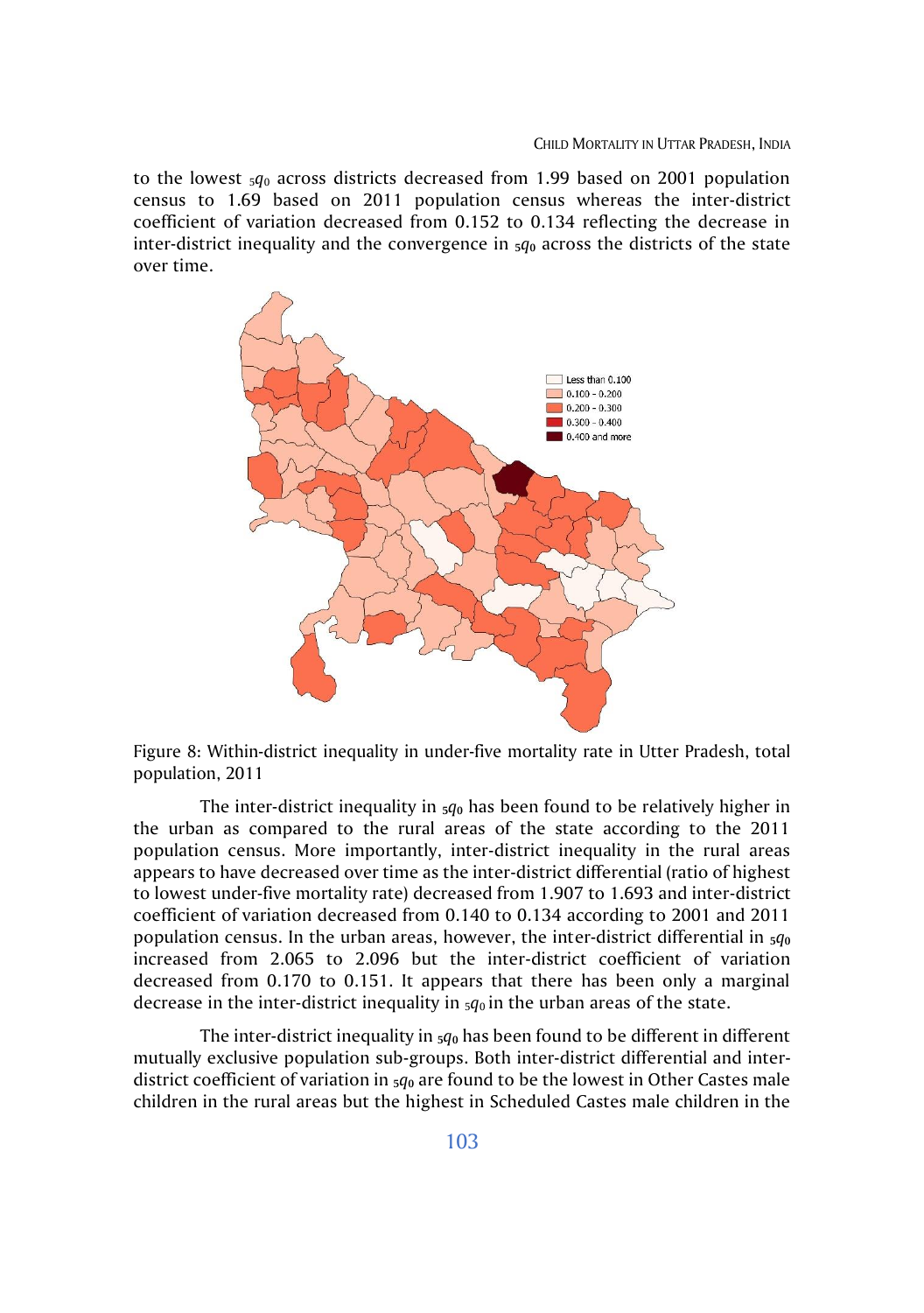#### CHAURASIA AND SINGH, IJPD 1(1)

urban areas. Inter-district inequality in Scheduled Castes female children in the urban areas has also been found to be very high. In the urban areas, inter-district inequality in  $_5q_0$  is found to be substantially lower in Other Castes children compared to Scheduled Castes children. In the rural areas, however, inter-district inequality in Other Castes female children is higher than that in Scheduled Castes female children but inter-district inequality in **5***q***<sup>0</sup>** in Other Castes male children is found to be lower than that in Scheduled Castes male children.

Finally, within district inequality in **5***q***0** across mutually exclusive population subgroups varies widely across the districts of the state (Figure 8). This inequality is found to be the highest in district Shrawasti but the lowest in district Mau of the state. In district Shrawasti, 5*q*0 in Scheduled Castes female children living in the rural areas is found to be almost 8 times the  $_5q_0$  in Scheduled Castes male children living in the urban areas of the district. By contrast, in district Mau,  $5q_0$  is the in the Other Castes male children living in the urban areas which is the highest in the district is less than 20 per cent higher than the  $_5q_0$  in the Other Castes male children living in the rural areas which is the lowest in the district.

# **Conclusions**

The present analysis shows that the inequality in child mortality within Uttar Pradesh are quite pervasive and addressing these differentials is necessary to increase the survival chances of young children in the state. The analysis also emphasises that the current, heavily centralised, approach to promoting child survival in the state should be replaced by a decentralised institutional set-up which can effectively address the local context of child mortality, and which may provide better opportunities for people's participation in child efforts directed towards preventing unwanted, premature, child deaths. Such a shift in the approach towards child survival, however, requires significant improvement in the administrative capacity and organisational efficiency of the public health care delivery system along with the reduction in the residence and social class inequalities in the quality of life. There is a need of a long-term vision, strong political commitment for child survival in the state which remains to be unacceptably low.

The analysis also reveals substantial within-district inequality in child mortality. This inequality reflects both inequality in living standards and disproportionate use of health care services such as immunisation against vaccine preventable diseases and use of oral rehydration salt to prevent deaths due to dehydration during diarrhoea across different mutually exclusive population groups within the same district. It appears that the reach of child survival efforts in the state is not the same in different population groups which again reflects that there is scope for improvement in the needs effectiveness and capacity efficiency of child survival efforts in the state. At present, very little is known about the needs effectiveness and capacity efficiency of child survival efforts in the state, especially at the local level. A data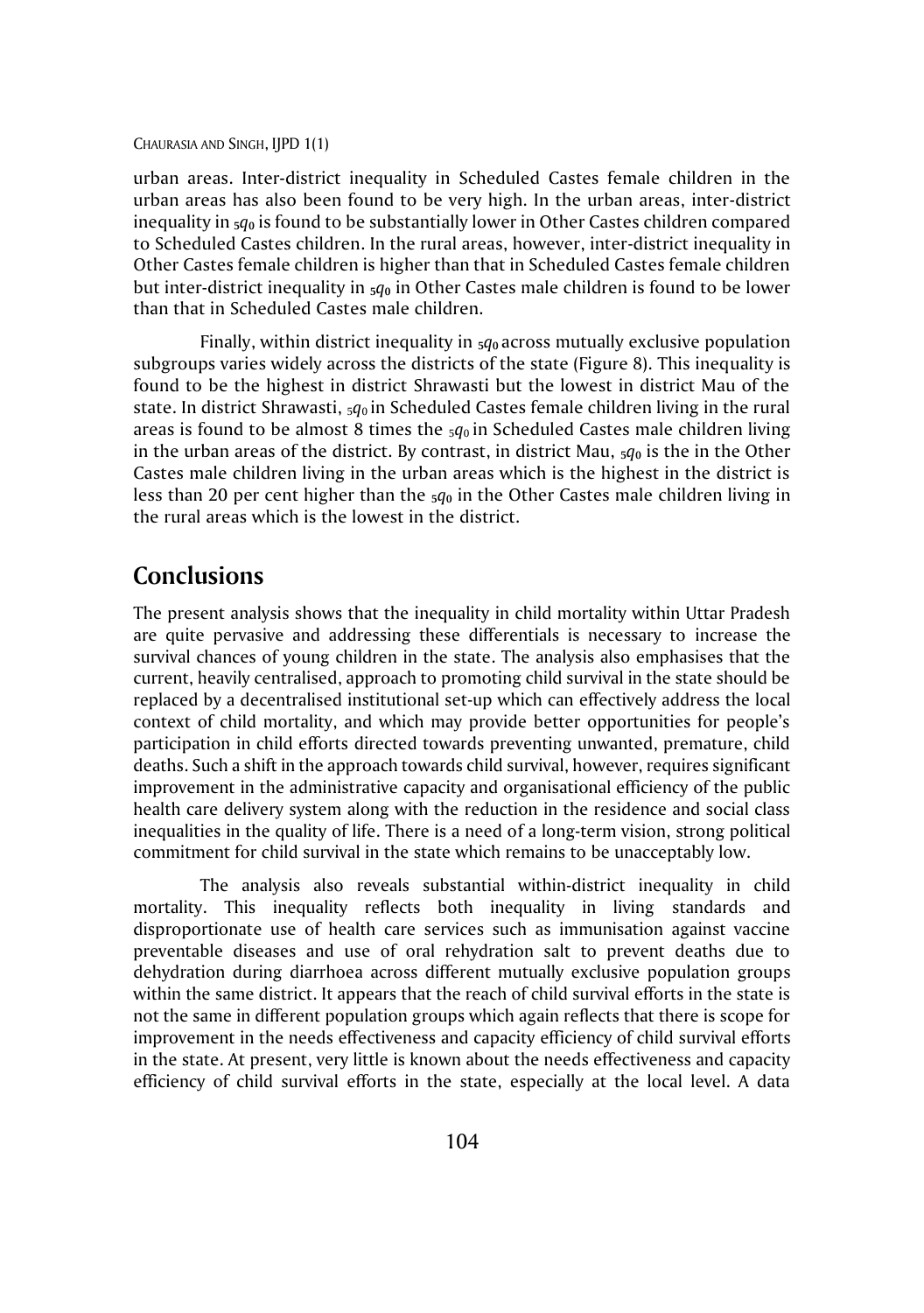revolution is needed to generate the data necessary for analysing both endogenous and exogenous factors of child mortality at the local level.

Probably, and so obviously, Uttar Pradesh needs a policy on children to address the child mortality inequality that appears to be so pervasive and persistent in the state. A state policy on children is also necessary to address regional, social class, residence, and gender inequality in child mortality. The state endorses the National Policy on Children (Government of India, 2013) which is, however, silent about the need of addressing the regional, social class, residence, and gender inequalities in child mortality. Uttar Pradesh can accelerate the pace of reduction in child mortality just by reducing inter-district, social class, residence, and gender inequalities in child mortality by suitably reorienting its child survival efforts. A state-specific policy on children may be the beginning in this direction.

### **References**

- Bora JK, Saikia N (2018) Neonatal and under-five mortality rate in Indian districts with reference to Sustainable Development Goal 3: An analysis of the National
- Family Health Survey of India (NFHS), 2015–2016. *PLoS ONE* 13(7): e0201125.
- Brass W, Coale AJ (1968) Methods and analysis and estimation. In W Brass, AJ Coale, P Demeny, DF Heisel, Lorimer F, Romaniuk A, Van De Walle E (eds) *The Demography of Tropical Africa.* Princeton NJ, Princeton University Press, 88-139.
- Behl AS (2013) Trends in child mortality in India. *Indian Pediatrics* 50:143-147.
- Liu L, Chu Y, Oza S, Hogan D, Perin J, Bassani DG, Ram U, Fadel SA, Pandey A, Dhingra N, Sahu D, Kumar P, Cibulskis R, Wahl B, Shet A, Mathers C, Lawn J, Jha P, Kumar R, Black RE, Cousens S (2019) National, regional, and state-level all-cause and cause-specific under-5 mortality in India in 2000–15: a systematic analysis with implications for the Sustainable Development Goals. *Lancet Global Health* 7: e721–e734.
- Government of India (2009) *District Level Estimates of Child Mortality in India Based on the 2001 Census Data*. New Delhi, Ministry of Home Affairs, Office of the Registrar General.
- Government of India (2011) *Census of India 2011. Meta Data*. New Delhi, Ministry of Home Affairs, Office of the Registrar General and Census Commissioner.
- Government of India (2011) *Census of India 2011. Administrative Atlas of India*. New Delhi, Office of Registrar General and Census Commissioner.
- Government of India (2013) *The National Policy for Children 2013*. New Delhi, Ministry of Women, and Child Development.
- Government of India (2013) *Annual Health Survey*. New Delhi, Registrar General and Census Commissioner of India.